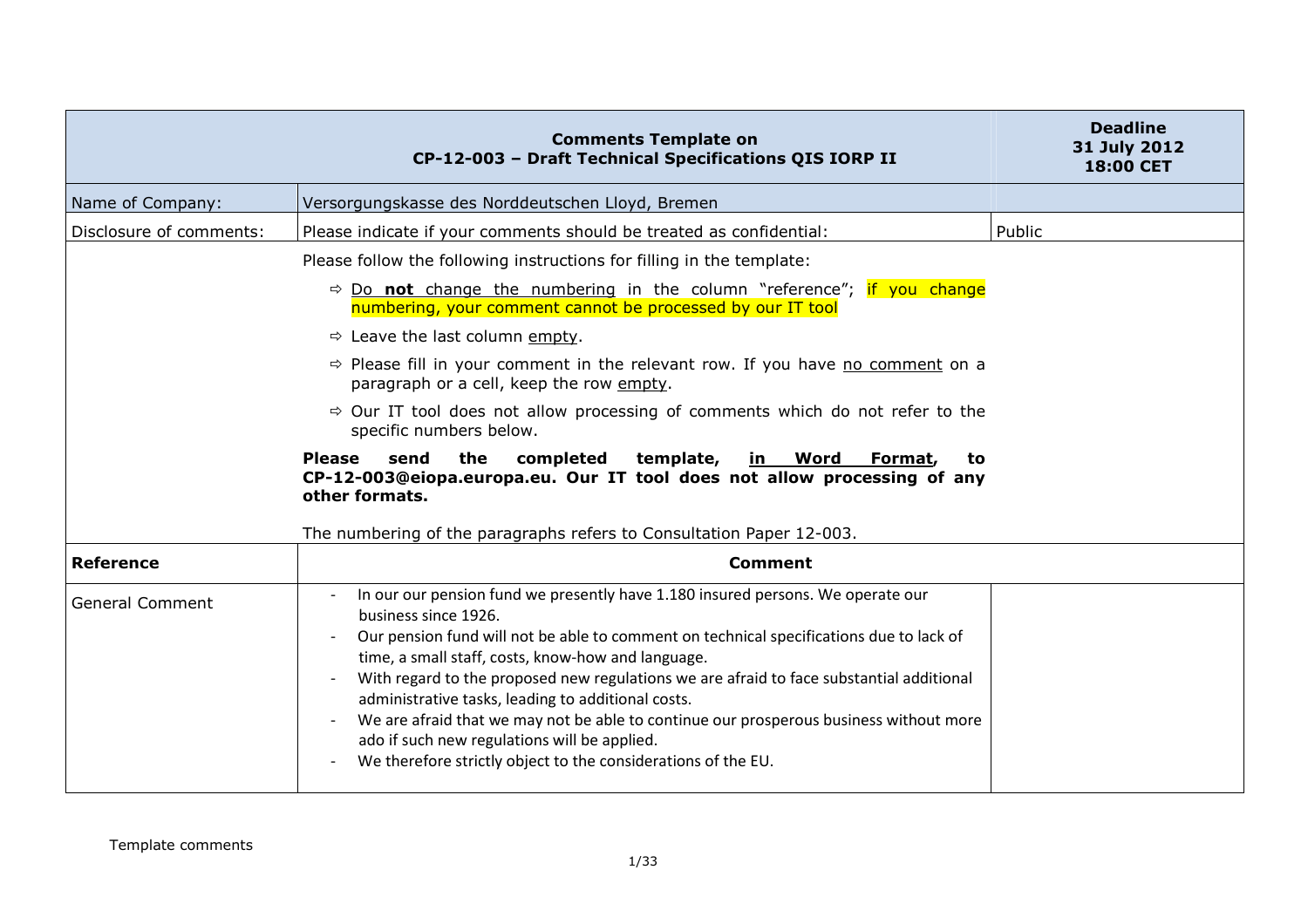|        | <b>Comments Template on</b><br>CP-12-003 - Draft Technical Specifications QIS IORP II | <b>Deadline</b><br>31 July 2012<br>18:00 CET |
|--------|---------------------------------------------------------------------------------------|----------------------------------------------|
| $Q1$ . |                                                                                       |                                              |
| $Q2$ . |                                                                                       |                                              |
| Q3.    |                                                                                       |                                              |
| Q4.    |                                                                                       |                                              |
| Q5.    |                                                                                       |                                              |
| Q6.    |                                                                                       |                                              |
| Q7.    |                                                                                       |                                              |
| Q8.    |                                                                                       |                                              |
| Q9.    |                                                                                       |                                              |
| Q10.   |                                                                                       |                                              |
| Q11.   |                                                                                       |                                              |
| Q12.   |                                                                                       |                                              |
| Q13.   |                                                                                       |                                              |
| Q14.   |                                                                                       |                                              |
| Q15.   |                                                                                       |                                              |
| Q16.   |                                                                                       |                                              |
| Q17.   |                                                                                       |                                              |
| Q18.   |                                                                                       |                                              |
| Q19.   |                                                                                       |                                              |
| Q20.   |                                                                                       |                                              |
| Q21.   |                                                                                       |                                              |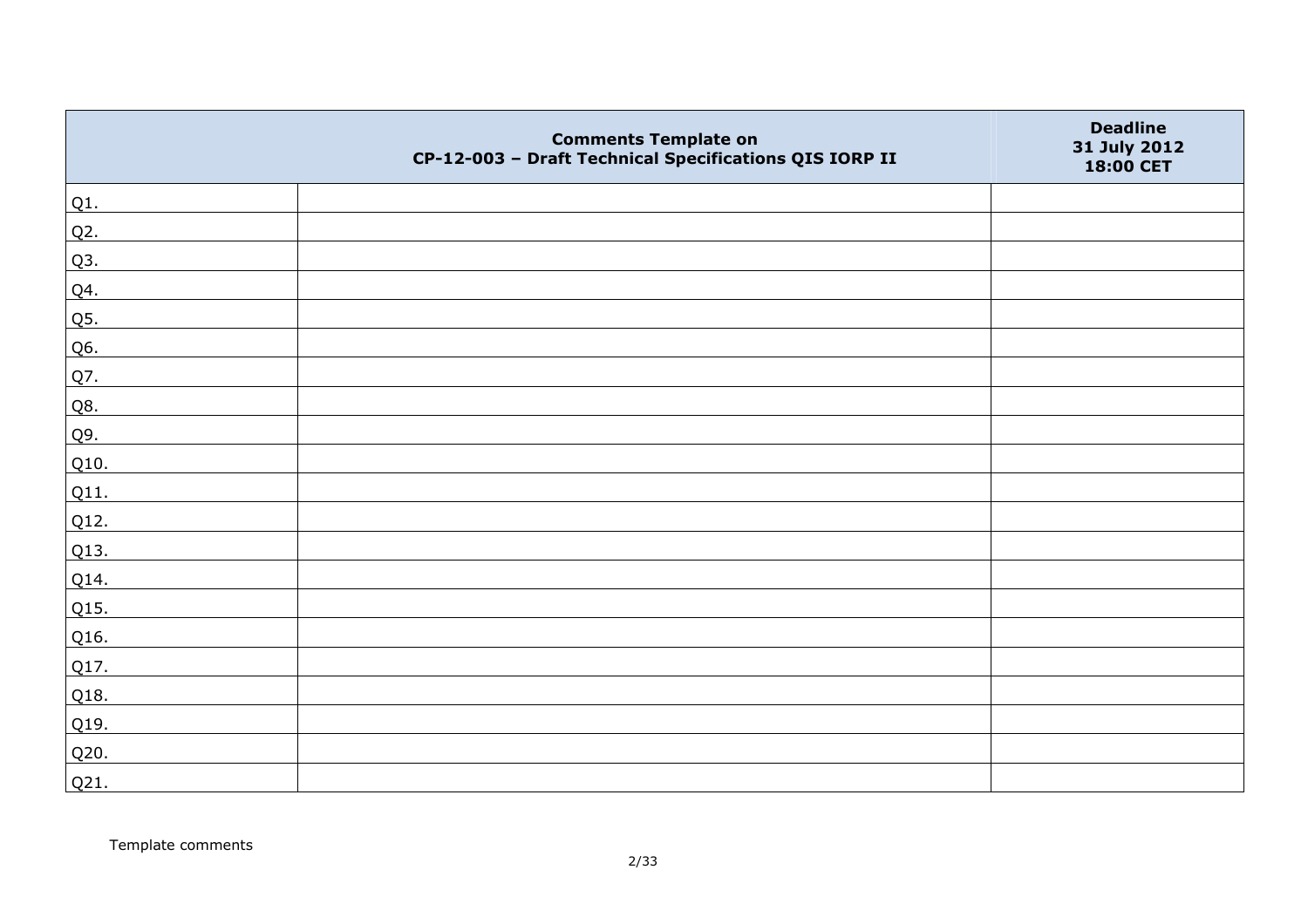|        | <b>Comments Template on</b><br>CP-12-003 - Draft Technical Specifications QIS IORP II | <b>Deadline</b><br>31 July 2012<br>18:00 CET |
|--------|---------------------------------------------------------------------------------------|----------------------------------------------|
| Q22.   |                                                                                       |                                              |
| Q23.   |                                                                                       |                                              |
| I.1.1. |                                                                                       |                                              |
| I.1.2. |                                                                                       |                                              |
| I.1.3. |                                                                                       |                                              |
| I.1.4. |                                                                                       |                                              |
| I.1.5. |                                                                                       |                                              |
| I.2.1. |                                                                                       |                                              |
| I.2.2. |                                                                                       |                                              |
| I.2.3. |                                                                                       |                                              |
| I.2.4. |                                                                                       |                                              |
| I.2.5. |                                                                                       |                                              |
| I.2.6. |                                                                                       |                                              |
| I.3.1. |                                                                                       |                                              |
| I.3.2. |                                                                                       |                                              |
| I.4.1. |                                                                                       |                                              |
| I.4.2. |                                                                                       |                                              |
| I.4.3. |                                                                                       |                                              |
| I.4.4. |                                                                                       |                                              |
| I.4.5. |                                                                                       |                                              |
| I.4.6. |                                                                                       |                                              |
| I.4.7. |                                                                                       |                                              |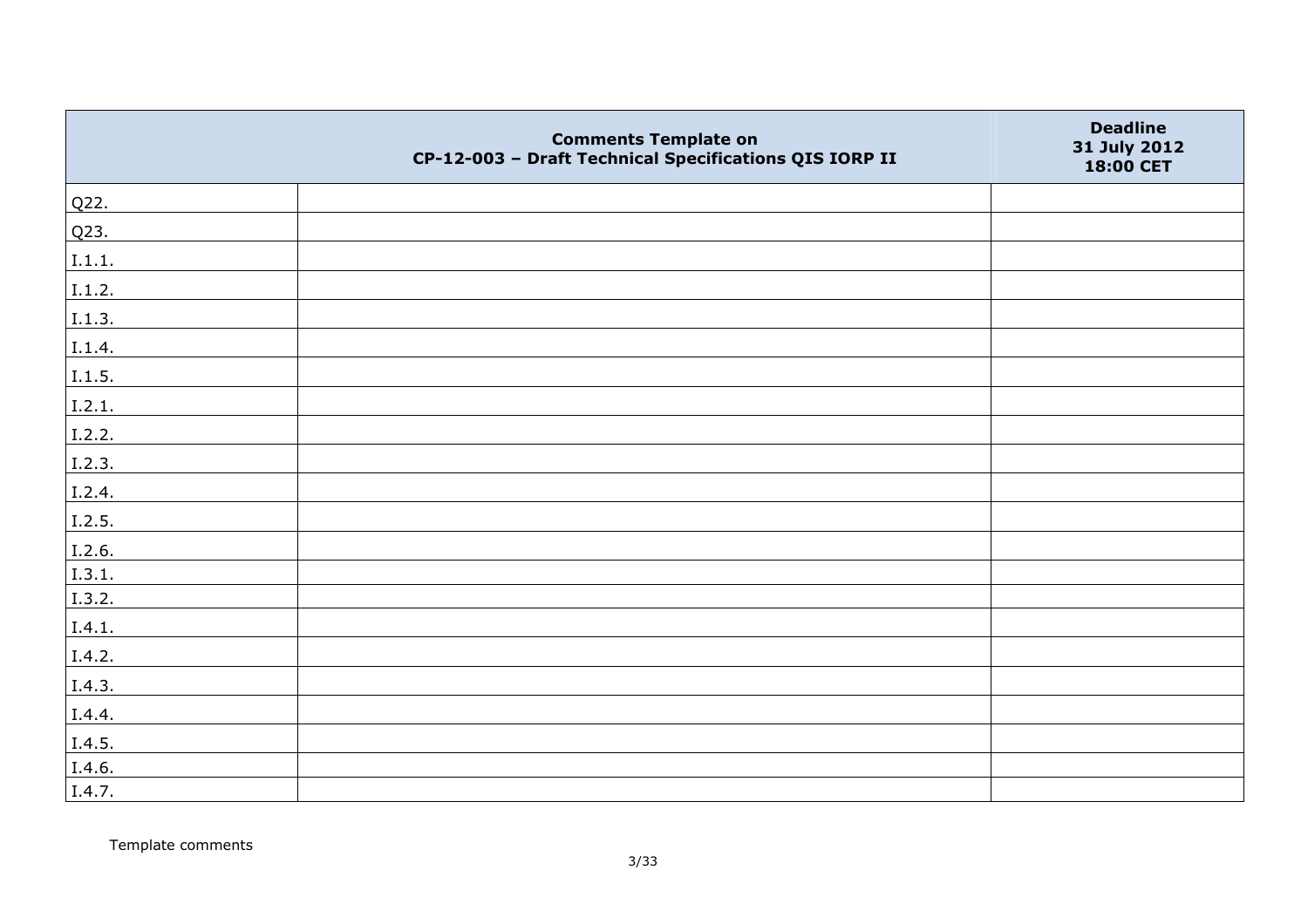|         | <b>Comments Template on</b><br>CP-12-003 - Draft Technical Specifications QIS IORP II | <b>Deadline</b><br>31 July 2012<br>18:00 CET |
|---------|---------------------------------------------------------------------------------------|----------------------------------------------|
| I.4.8.  |                                                                                       |                                              |
| I.4.9.  |                                                                                       |                                              |
| I.4.10. |                                                                                       |                                              |
| I.4.11. |                                                                                       |                                              |
| I.4.12. |                                                                                       |                                              |
| I.4.13. |                                                                                       |                                              |
| I.4.14. |                                                                                       |                                              |
| I.4.15. |                                                                                       |                                              |
| I.4.16. |                                                                                       |                                              |
| I.4.17. |                                                                                       |                                              |
| I.4.18. |                                                                                       |                                              |
| I.4.19. |                                                                                       |                                              |
| I.4.20. |                                                                                       |                                              |
| I.4.21. |                                                                                       |                                              |
| I.4.22. |                                                                                       |                                              |
| I.5.1.  |                                                                                       |                                              |
| I.5.2.  |                                                                                       |                                              |
| I.5.3.  |                                                                                       |                                              |
| I.5.4.  |                                                                                       |                                              |
| I.5.5.  |                                                                                       |                                              |
| I.5.6.  |                                                                                       |                                              |
| I.5.7.  |                                                                                       |                                              |
| I.5.8.  |                                                                                       |                                              |
| I.6.1.  |                                                                                       |                                              |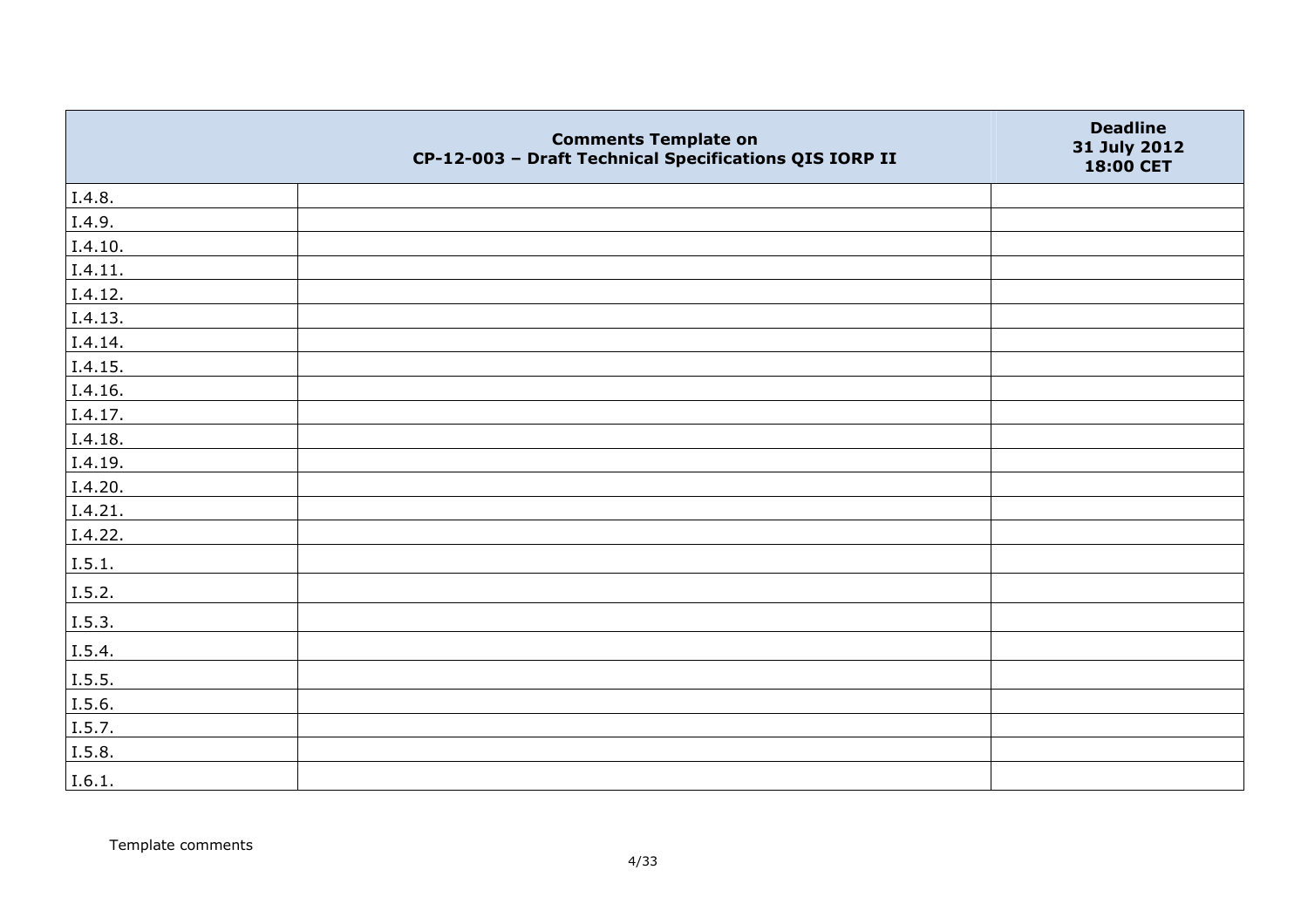|          | <b>Comments Template on</b><br>CP-12-003 - Draft Technical Specifications QIS IORP II | <b>Deadline</b><br>31 July 2012<br>18:00 CET |
|----------|---------------------------------------------------------------------------------------|----------------------------------------------|
| I.6.2.   |                                                                                       |                                              |
| I.6.3.   |                                                                                       |                                              |
| I.7.1.   |                                                                                       |                                              |
| I.7.2.   |                                                                                       |                                              |
| I.7.3.   |                                                                                       |                                              |
| I.7.4.   |                                                                                       |                                              |
| I.7.5.   |                                                                                       |                                              |
| I.8.1.   |                                                                                       |                                              |
| I.8.2.   |                                                                                       |                                              |
| I.8.3.   |                                                                                       |                                              |
| I.8.4.   |                                                                                       |                                              |
| I.8.5.   |                                                                                       |                                              |
| I.8.6.   |                                                                                       |                                              |
| I.9.1.   |                                                                                       |                                              |
| I.9.2.   |                                                                                       |                                              |
| I.9.3.   |                                                                                       |                                              |
| I.10.1.  |                                                                                       |                                              |
| I.10.2.  |                                                                                       |                                              |
| I.10.3.  |                                                                                       |                                              |
| I.10.4   |                                                                                       |                                              |
| I.11.1   |                                                                                       |                                              |
| HBS.1.1. |                                                                                       |                                              |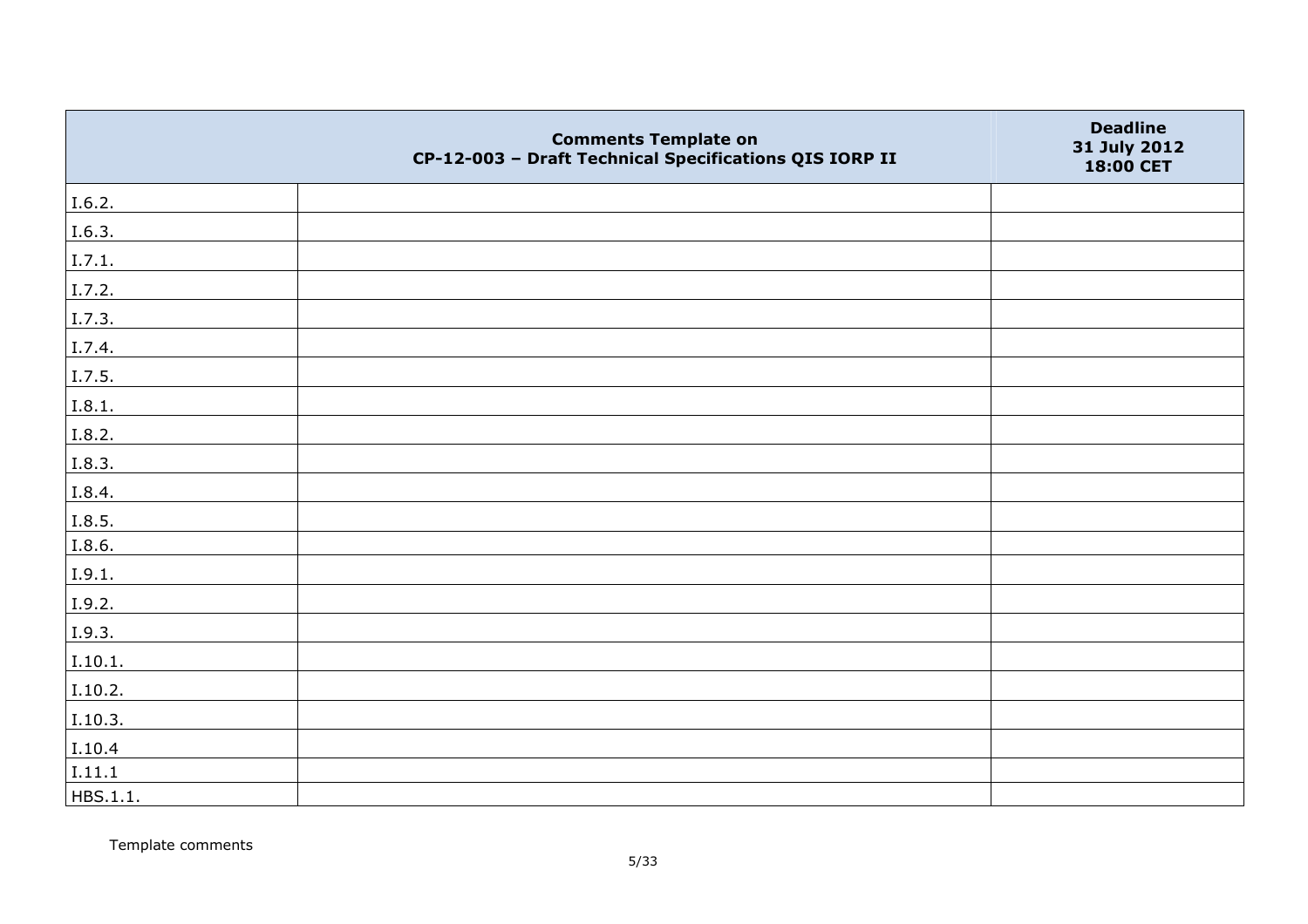|           | <b>Comments Template on</b><br>CP-12-003 - Draft Technical Specifications QIS IORP II | <b>Deadline</b><br>31 July 2012<br>18:00 CET |
|-----------|---------------------------------------------------------------------------------------|----------------------------------------------|
| HBS.2.1.  |                                                                                       |                                              |
| HBS.2.2.  |                                                                                       |                                              |
| HBS.2.3.  |                                                                                       |                                              |
| HBS.2.4.  |                                                                                       |                                              |
| HBS.2.5.  |                                                                                       |                                              |
| HBS.2.6.  |                                                                                       |                                              |
| HBS.2.7.  |                                                                                       |                                              |
| HBS.2.8.  |                                                                                       |                                              |
| HBS.3.1.  |                                                                                       |                                              |
| HBS.3.2.  |                                                                                       |                                              |
| HBS.3.3.  |                                                                                       |                                              |
| HBS.3.4.  |                                                                                       |                                              |
| HBS.3.5.  |                                                                                       |                                              |
| HBS.3.6.  |                                                                                       |                                              |
| HBS.3.7.  |                                                                                       |                                              |
| HBS.3.8.  |                                                                                       |                                              |
| HBS.3.9.  |                                                                                       |                                              |
| HBS.3.10. |                                                                                       |                                              |
| HBS.3.11. |                                                                                       |                                              |
| HBS.3.12. |                                                                                       |                                              |
| HBS.3.13. |                                                                                       |                                              |
| HBS.3.14. |                                                                                       |                                              |
| HBS.3.15. |                                                                                       |                                              |
| HBS.3.16. |                                                                                       |                                              |
| HBS.3.17. |                                                                                       |                                              |
| HBS.3.18. |                                                                                       |                                              |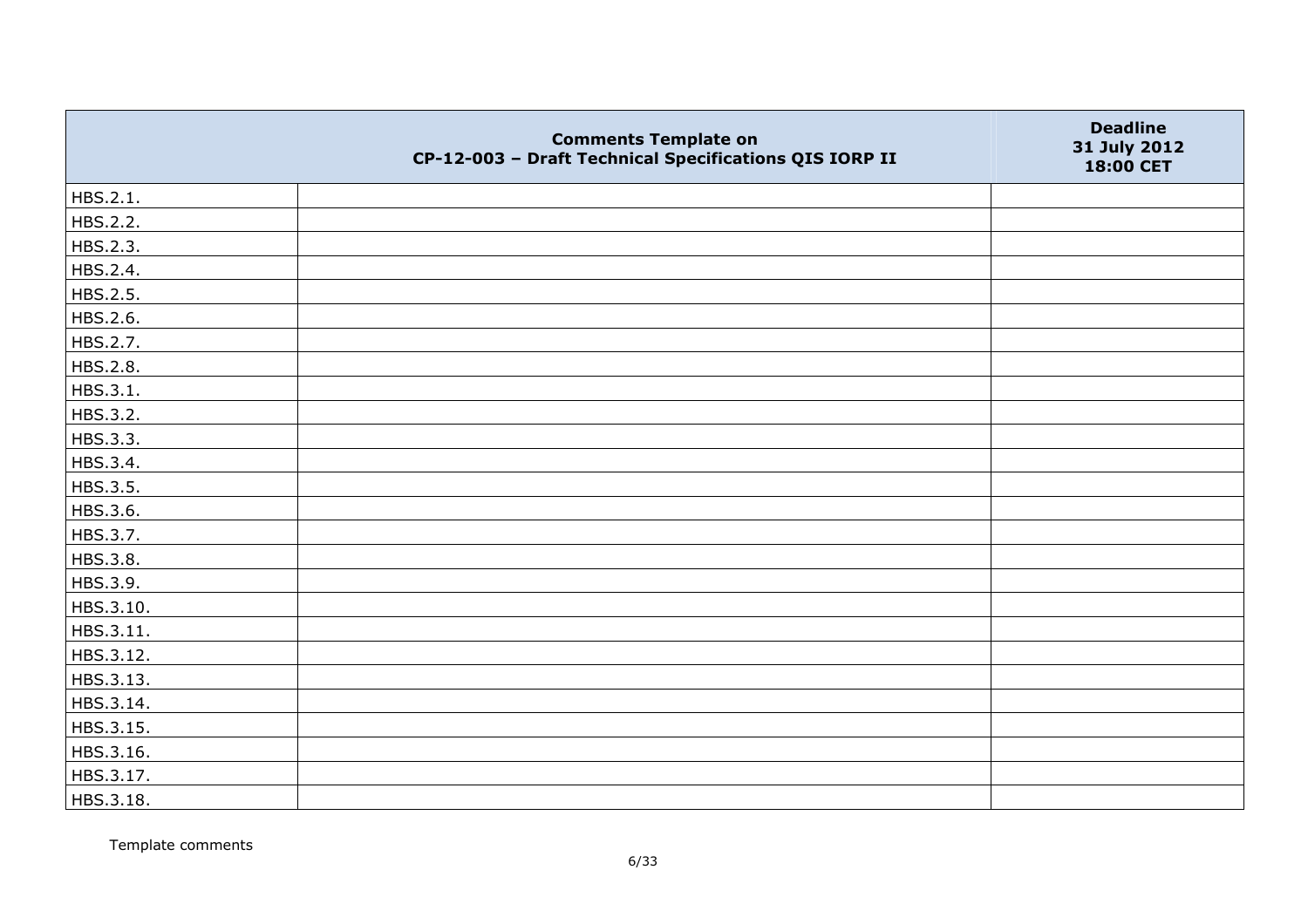|           | <b>Comments Template on</b><br>CP-12-003 - Draft Technical Specifications QIS IORP II | <b>Deadline</b><br>31 July 2012<br>18:00 CET |
|-----------|---------------------------------------------------------------------------------------|----------------------------------------------|
| HBS.3.19. |                                                                                       |                                              |
| HBS.3.20. |                                                                                       |                                              |
| HBS.3.21. |                                                                                       |                                              |
| HBS.3.22. |                                                                                       |                                              |
| HBS.3.23. |                                                                                       |                                              |
| HBS.3.24. |                                                                                       |                                              |
| HBS.3.25. |                                                                                       |                                              |
| HBS.3.26. |                                                                                       |                                              |
| HBS.3.27. |                                                                                       |                                              |
| HBS.3.28. |                                                                                       |                                              |
| HBS.3.29. |                                                                                       |                                              |
| HBS.4.1.  |                                                                                       |                                              |
| HBS.4.2.  |                                                                                       |                                              |
| HBS.4.3.  |                                                                                       |                                              |
| HBS.4.4.  |                                                                                       |                                              |
| HBS.4.5.  |                                                                                       |                                              |
| HBS.4.6.  |                                                                                       |                                              |
| HBS.4.7.  |                                                                                       |                                              |
| HBS.4.8.  |                                                                                       |                                              |
| HBS.4.9.  |                                                                                       |                                              |
| HBS.4.10. |                                                                                       |                                              |
| HBS.4.11. |                                                                                       |                                              |
| HBS.4.12. |                                                                                       |                                              |
| HBS.4.13. |                                                                                       |                                              |
| HBS.4.14. |                                                                                       |                                              |
| HBS.4.15. |                                                                                       |                                              |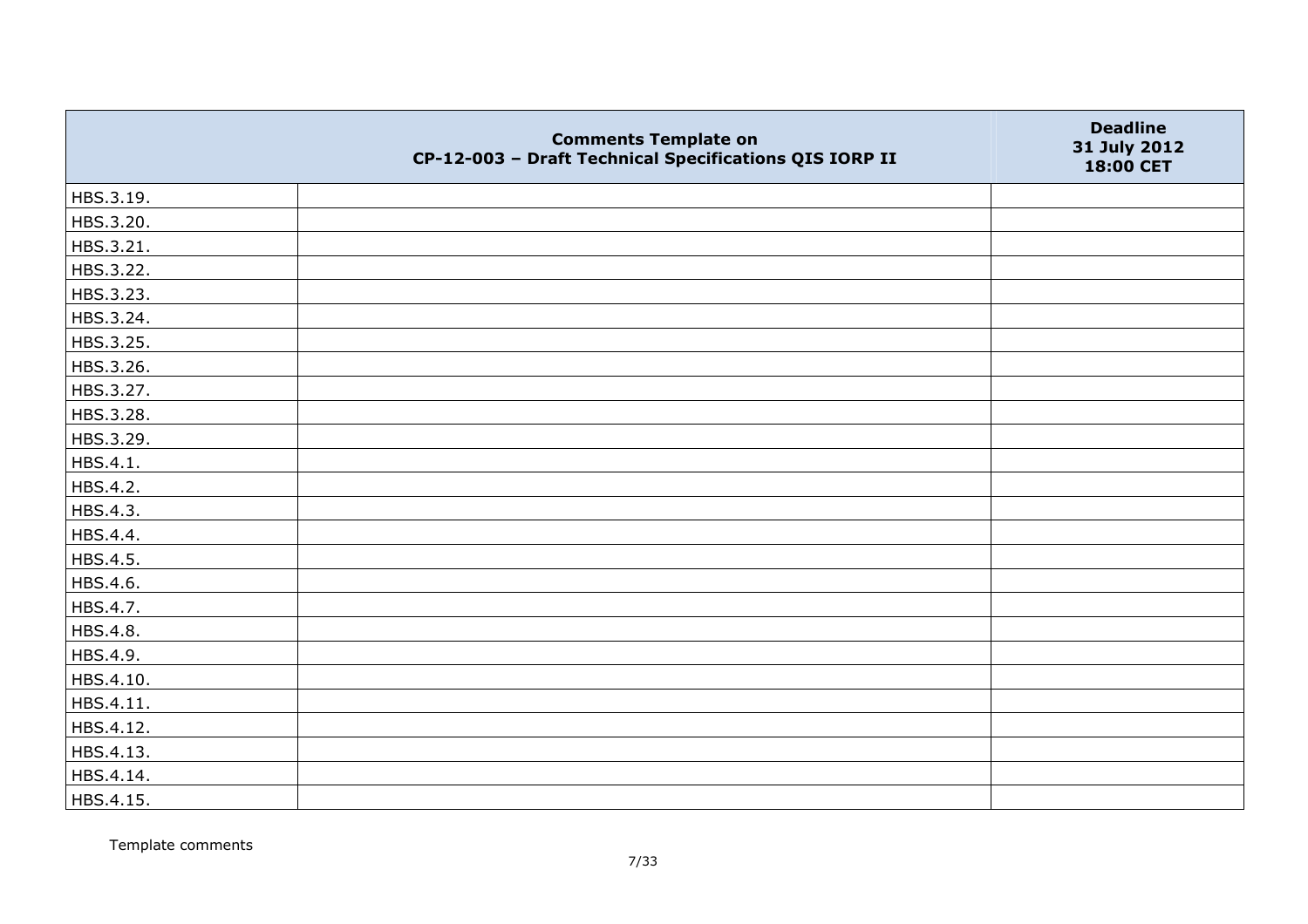|           | <b>Comments Template on</b><br>CP-12-003 - Draft Technical Specifications QIS IORP II | <b>Deadline</b><br>31 July 2012<br>18:00 CET |
|-----------|---------------------------------------------------------------------------------------|----------------------------------------------|
| HBS.4.16. |                                                                                       |                                              |
| HBS.4.17. |                                                                                       |                                              |
| HBS.4.18. |                                                                                       |                                              |
| HBS.4.19. |                                                                                       |                                              |
| HBS.4.20. |                                                                                       |                                              |
| HBS.4.21. |                                                                                       |                                              |
| HBS.4.22. |                                                                                       |                                              |
| HBS.4.23. |                                                                                       |                                              |
| HBS.4.24. |                                                                                       |                                              |
| HBS.4.25. |                                                                                       |                                              |
| HBS.4.26. |                                                                                       |                                              |
| HBS.4.27. |                                                                                       |                                              |
| HBS.4.28. |                                                                                       |                                              |
| HBS.4.29. |                                                                                       |                                              |
| HBS.4.30. |                                                                                       |                                              |
| HBS.4.31. |                                                                                       |                                              |
| HBS.4.32. |                                                                                       |                                              |
| HBS.4.33. |                                                                                       |                                              |
| HBS.4.34. |                                                                                       |                                              |
| HBS.4.35. |                                                                                       |                                              |
| HBS.4.36. |                                                                                       |                                              |
| HBS.4.37. |                                                                                       |                                              |
| HBS.4.38. |                                                                                       |                                              |
| HBS.4.39. |                                                                                       |                                              |
| HBS.4.40. |                                                                                       |                                              |
| HBS.4.41. |                                                                                       |                                              |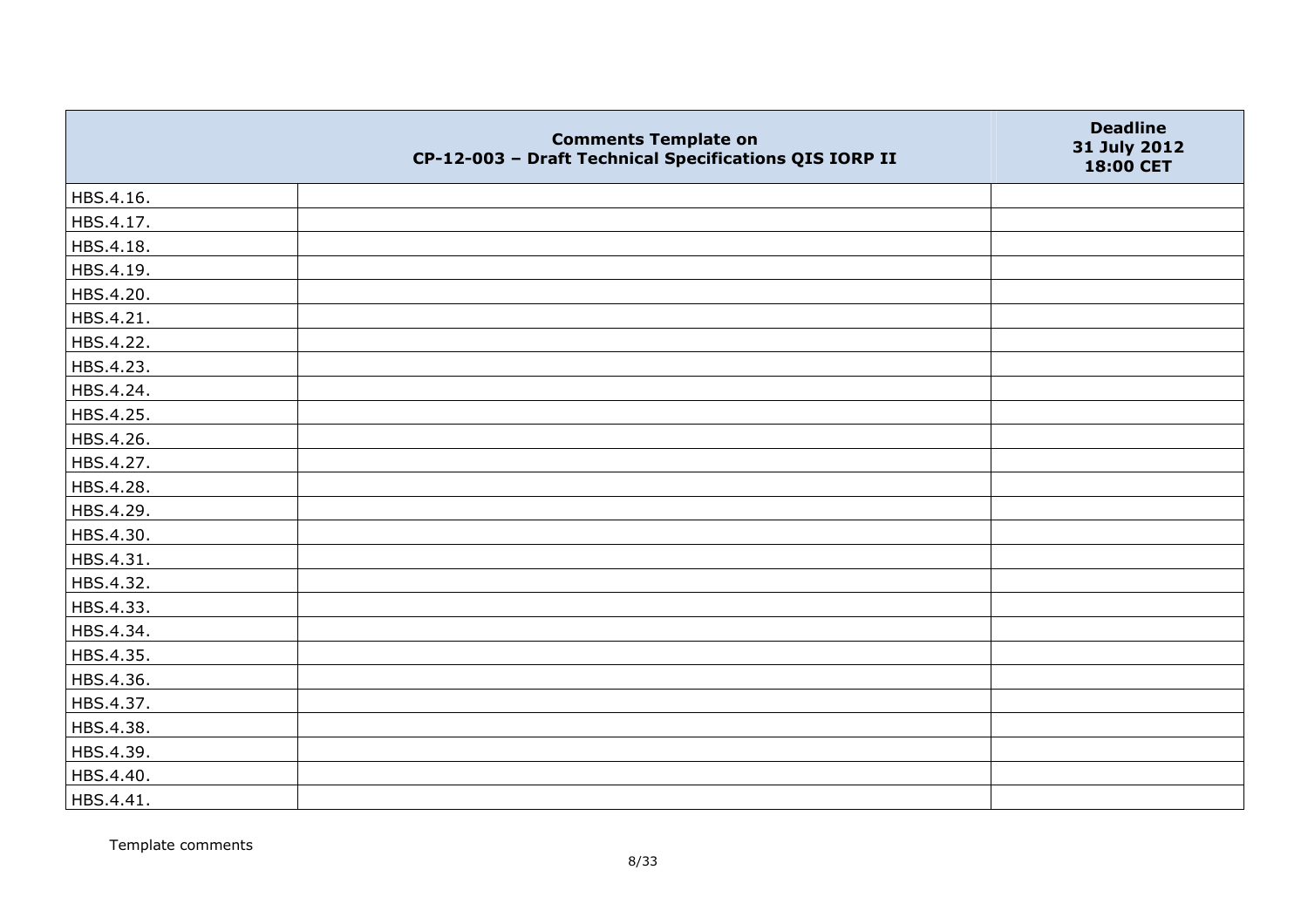|           | <b>Comments Template on</b><br>CP-12-003 - Draft Technical Specifications QIS IORP II | <b>Deadline</b><br>31 July 2012<br>18:00 CET |
|-----------|---------------------------------------------------------------------------------------|----------------------------------------------|
| HBS.4.42. |                                                                                       |                                              |
| HBS.4.43. |                                                                                       |                                              |
| HBS.4.44. |                                                                                       |                                              |
| HBS.4.45. |                                                                                       |                                              |
| HBS.4.46. |                                                                                       |                                              |
| HBS.4.47. |                                                                                       |                                              |
| HBS.4.48. |                                                                                       |                                              |
| HBS.4.49. |                                                                                       |                                              |
| HBS.4.50. |                                                                                       |                                              |
| HBS.4.51. |                                                                                       |                                              |
| HBS.4.52. |                                                                                       |                                              |
| HBS.4.53. |                                                                                       |                                              |
| HBS.4.54. |                                                                                       |                                              |
| HBS.4.55. |                                                                                       |                                              |
| HBS.4.56. |                                                                                       |                                              |
| HBS.4.57. |                                                                                       |                                              |
| HBS.4.58. |                                                                                       |                                              |
| HBS.4.59. |                                                                                       |                                              |
| HBS.4.60. |                                                                                       |                                              |
| HBS.4.61. |                                                                                       |                                              |
| HBS.5.1.  |                                                                                       |                                              |
| HBS.5.2.  |                                                                                       |                                              |
| HBS.5.3.  |                                                                                       |                                              |
| HBS.5.4.  |                                                                                       |                                              |
| HBS.5.5.  |                                                                                       |                                              |
| HBS.6.1.  |                                                                                       |                                              |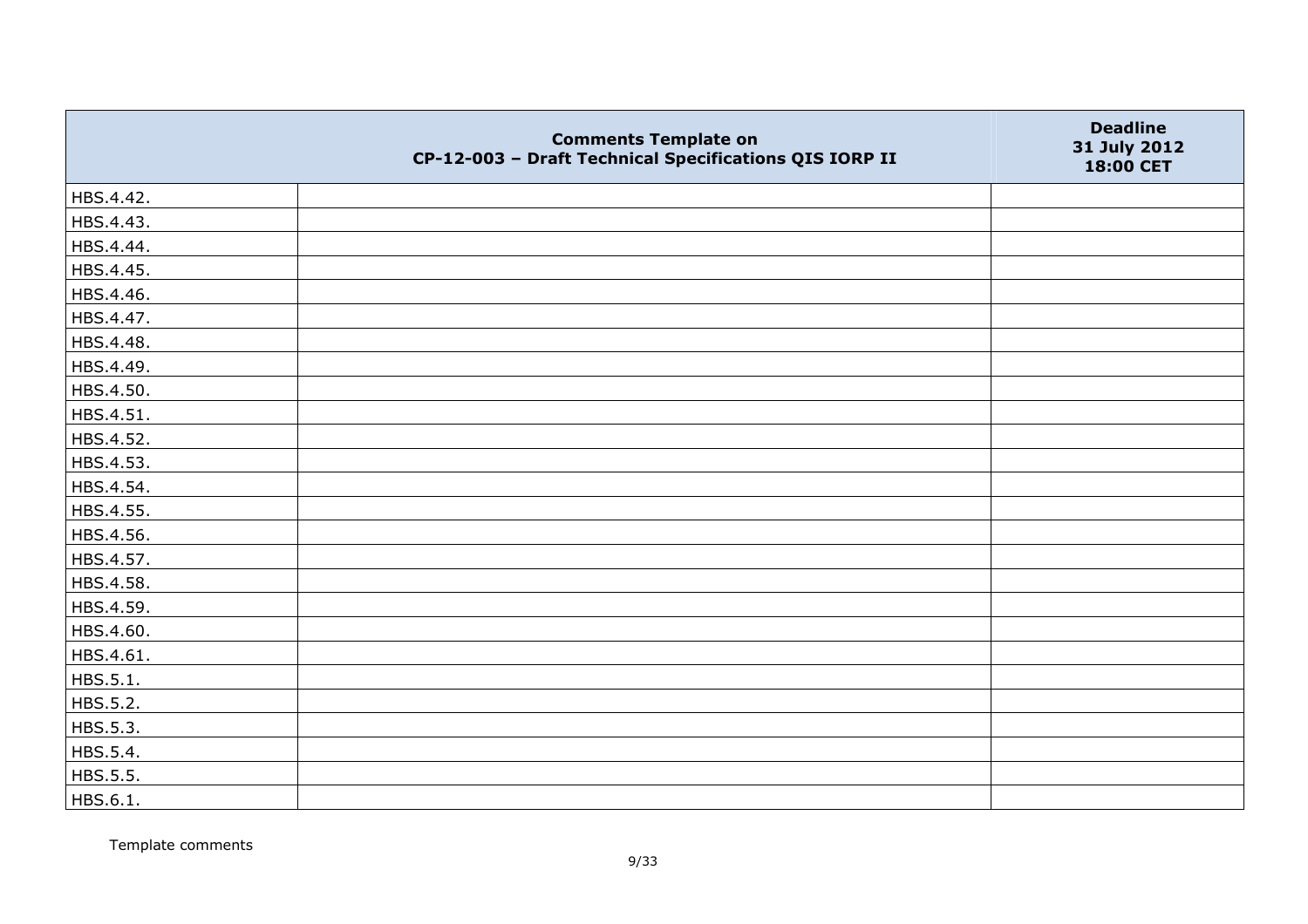|           | <b>Comments Template on</b><br>CP-12-003 - Draft Technical Specifications QIS IORP II | <b>Deadline</b><br>31 July 2012<br>18:00 CET |
|-----------|---------------------------------------------------------------------------------------|----------------------------------------------|
| HBS.6.2.  |                                                                                       |                                              |
| HBS.6.3.  |                                                                                       |                                              |
| HBS.6.4.  |                                                                                       |                                              |
| HBS.6.5.  |                                                                                       |                                              |
| HBS.6.6.  |                                                                                       |                                              |
| HBS.6.7.  |                                                                                       |                                              |
| HBS.6.8.  |                                                                                       |                                              |
| HBS.6.9.  |                                                                                       |                                              |
| HBS.6.10. |                                                                                       |                                              |
| HBS.6.11. |                                                                                       |                                              |
| HBS.6.12. |                                                                                       |                                              |
| HBS.6.13. |                                                                                       |                                              |
| HBS.6.14. |                                                                                       |                                              |
| HBS.6.15. |                                                                                       |                                              |
| HBS.6.16. |                                                                                       |                                              |
| HBS.6.17. |                                                                                       |                                              |
| HBS.6.18. |                                                                                       |                                              |
| HBS.6.19. |                                                                                       |                                              |
| HBS.6.20. |                                                                                       |                                              |
| HBS.6.21. |                                                                                       |                                              |
| HBS.6.22. |                                                                                       |                                              |
| HBS.6.23. |                                                                                       |                                              |
| HBS.6.24. |                                                                                       |                                              |
| HBS.6.25. |                                                                                       |                                              |
| HBS.6.26. |                                                                                       |                                              |
| HBS.6.27. |                                                                                       |                                              |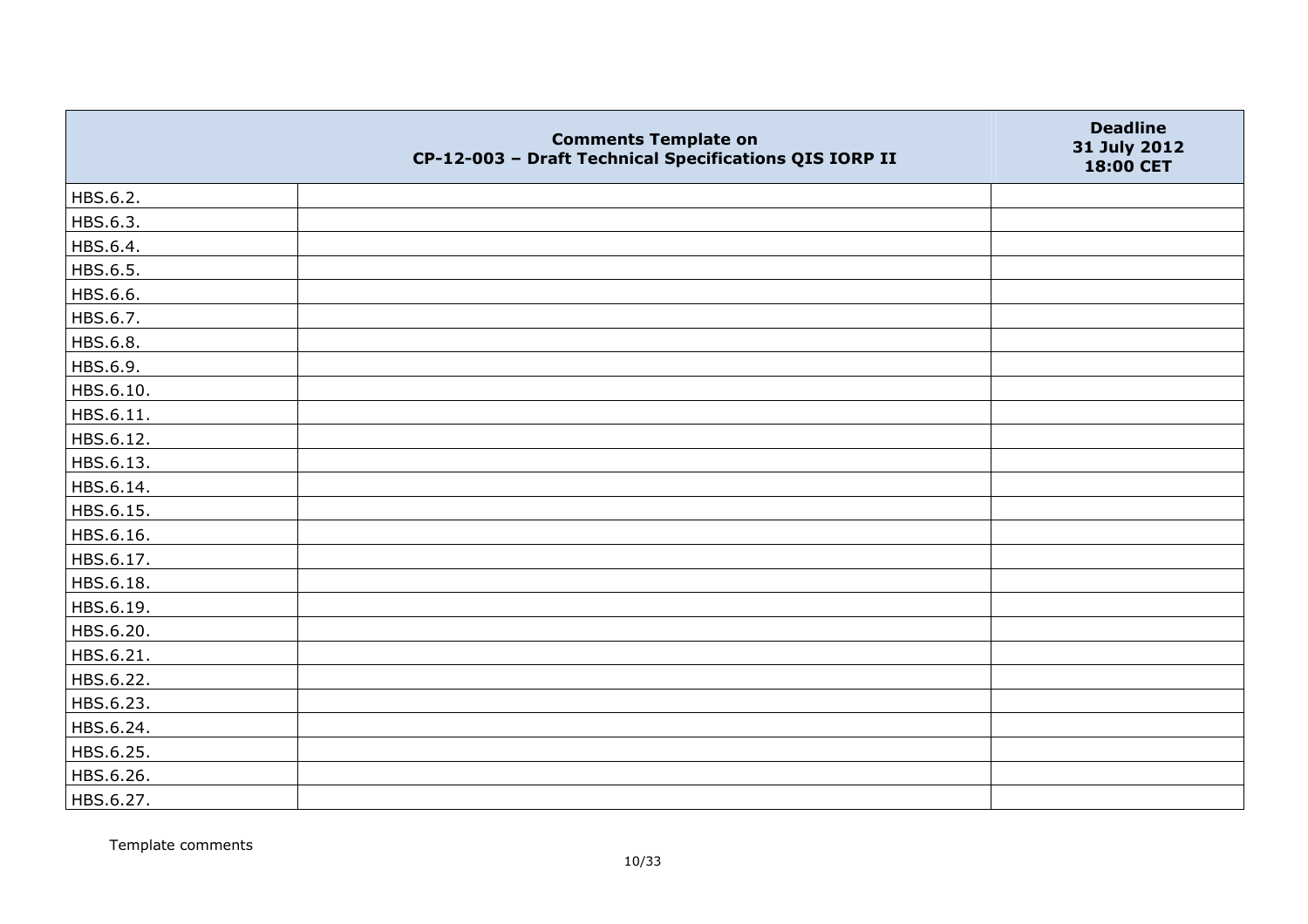|           | <b>Comments Template on</b><br>CP-12-003 - Draft Technical Specifications QIS IORP II | <b>Deadline</b><br>31 July 2012<br>18:00 CET |
|-----------|---------------------------------------------------------------------------------------|----------------------------------------------|
| HBS.6.28. |                                                                                       |                                              |
| HBS.6.29. |                                                                                       |                                              |
| HBS.6.30. |                                                                                       |                                              |
| HBS.6.31. |                                                                                       |                                              |
| HBS.6.32. |                                                                                       |                                              |
| HBS.6.33. |                                                                                       |                                              |
| HBS.6.34. |                                                                                       |                                              |
| HBS.6.35. |                                                                                       |                                              |
| HBS.6.36. |                                                                                       |                                              |
| HBS.6.37. |                                                                                       |                                              |
| HBS.6.38. |                                                                                       |                                              |
| HBS.6.39. |                                                                                       |                                              |
| HBS.6.40. |                                                                                       |                                              |
| HBS.6.41. |                                                                                       |                                              |
| HBS.6.42. |                                                                                       |                                              |
| HBS.6.43. |                                                                                       |                                              |
| HBS.6.44. |                                                                                       |                                              |
| HBS.6.45. |                                                                                       |                                              |
| HBS.6.46. |                                                                                       |                                              |
| HBS.6.47. |                                                                                       |                                              |
| HBS.6.48. |                                                                                       |                                              |
| HBS.6.49. |                                                                                       |                                              |
| HBS.6.50. |                                                                                       |                                              |
| HBS.6.51. |                                                                                       |                                              |
| HBS.6.52. |                                                                                       |                                              |
| HBS.6.53. |                                                                                       |                                              |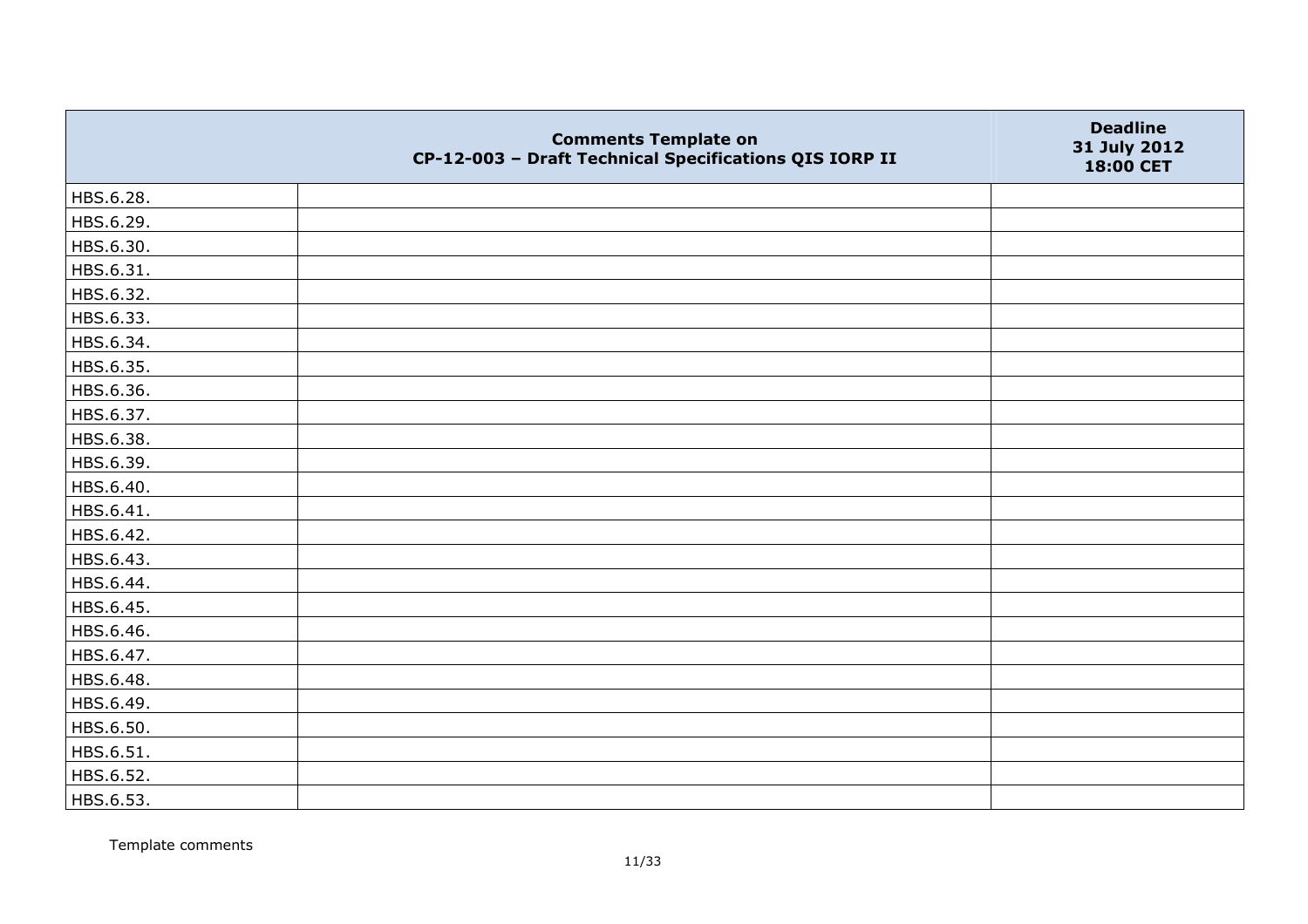|           | <b>Comments Template on</b><br>CP-12-003 - Draft Technical Specifications QIS IORP II | <b>Deadline</b><br>31 July 2012<br>18:00 CET |
|-----------|---------------------------------------------------------------------------------------|----------------------------------------------|
| HBS.6.54. |                                                                                       |                                              |
| HBS.6.55. |                                                                                       |                                              |
| HBS.6.56. |                                                                                       |                                              |
| HBS.6.57. |                                                                                       |                                              |
| HBS.6.58. |                                                                                       |                                              |
| HBS.6.59. |                                                                                       |                                              |
| HBS.6.60. |                                                                                       |                                              |
| HBS.6.61. |                                                                                       |                                              |
| HBS.6.62. |                                                                                       |                                              |
| HBS.6.63. |                                                                                       |                                              |
| HBS.6.64. |                                                                                       |                                              |
| HBS.6.65. |                                                                                       |                                              |
| HBS.6.66. |                                                                                       |                                              |
| HBS.6.67. |                                                                                       |                                              |
| HBS.6.68. |                                                                                       |                                              |
| HBS.6.69. |                                                                                       |                                              |
| HBS.6.70. |                                                                                       |                                              |
| HBS.6.71. |                                                                                       |                                              |
| HBS.6.72. |                                                                                       |                                              |
| HBS.6.73. |                                                                                       |                                              |
| HBS.6.74. |                                                                                       |                                              |
| HBS.6.75. |                                                                                       |                                              |
| HBS.6.76. |                                                                                       |                                              |
| HBS.6.77. |                                                                                       |                                              |
| HBS.6.78. |                                                                                       |                                              |
| HBS.6.79. |                                                                                       |                                              |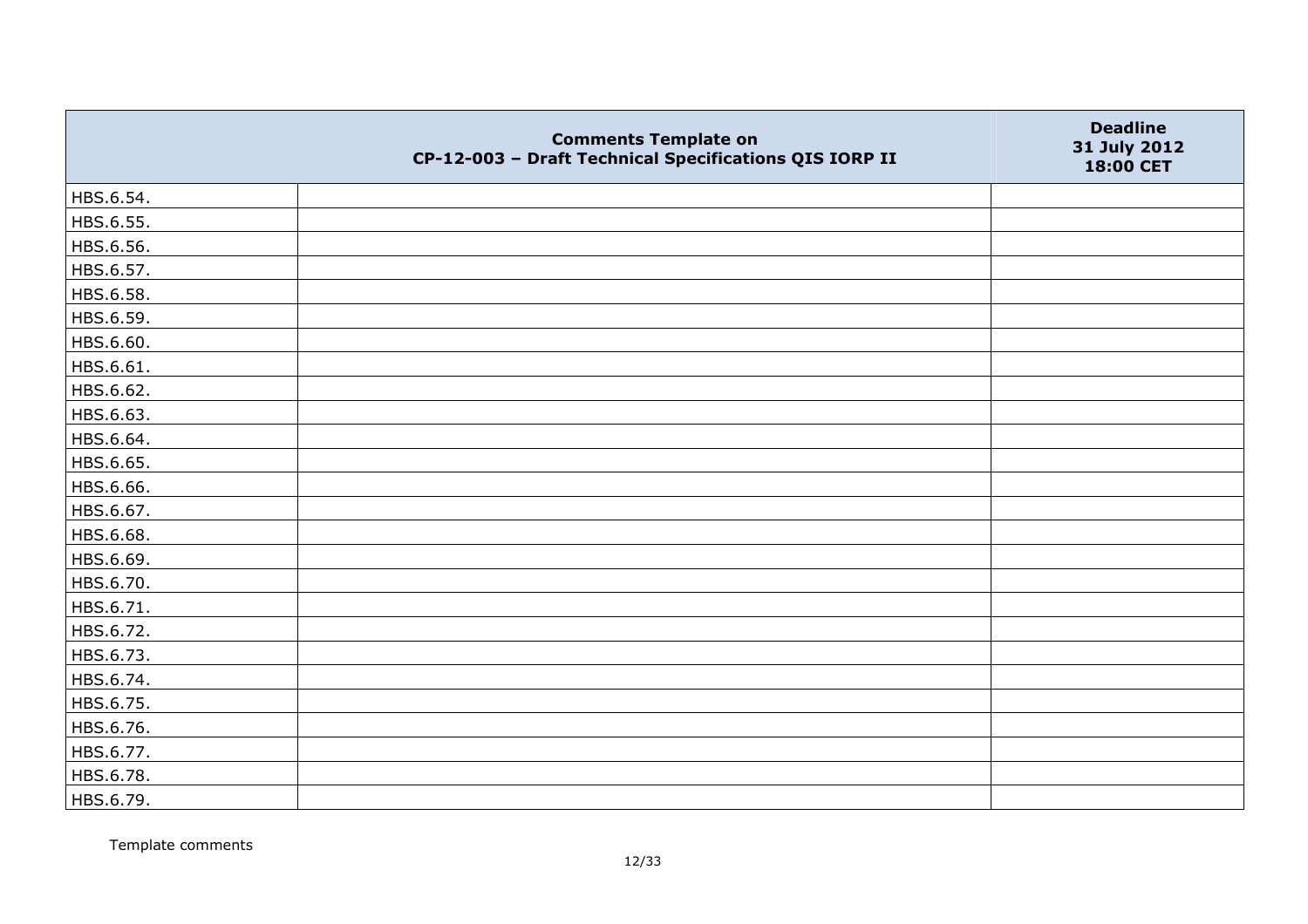|           | <b>Comments Template on</b><br>CP-12-003 - Draft Technical Specifications QIS IORP II | <b>Deadline</b><br>31 July 2012<br>18:00 CET |
|-----------|---------------------------------------------------------------------------------------|----------------------------------------------|
| HBS.6.80. |                                                                                       |                                              |
| HBS.6.81. |                                                                                       |                                              |
| HBS.6.82. |                                                                                       |                                              |
| HBS.6.83. |                                                                                       |                                              |
| HBS.6.84. |                                                                                       |                                              |
| HBS.6.85. |                                                                                       |                                              |
| HBS.6.86. |                                                                                       |                                              |
| HBS.6.87. |                                                                                       |                                              |
| HBS.6.88. |                                                                                       |                                              |
| HBS.6.89. |                                                                                       |                                              |
| HBS.6.90. |                                                                                       |                                              |
| HBS.7.1.  |                                                                                       |                                              |
| HBS.7.2.  |                                                                                       |                                              |
| HBS.7.3.  |                                                                                       |                                              |
| HBS.7.4.  |                                                                                       |                                              |
| HBS.7.5.  |                                                                                       |                                              |
| HBS.7.6.  |                                                                                       |                                              |
| HBS.7.7.  |                                                                                       |                                              |
| HBS.7.8.  |                                                                                       |                                              |
| HBS.7.9.  |                                                                                       |                                              |
| HBS.7.10. |                                                                                       |                                              |
| HBS.7.11. |                                                                                       |                                              |
| HBS.7.12. |                                                                                       |                                              |
| HBS.7.13. |                                                                                       |                                              |
| HBS.7.14. |                                                                                       |                                              |
| HBS.7.15. |                                                                                       |                                              |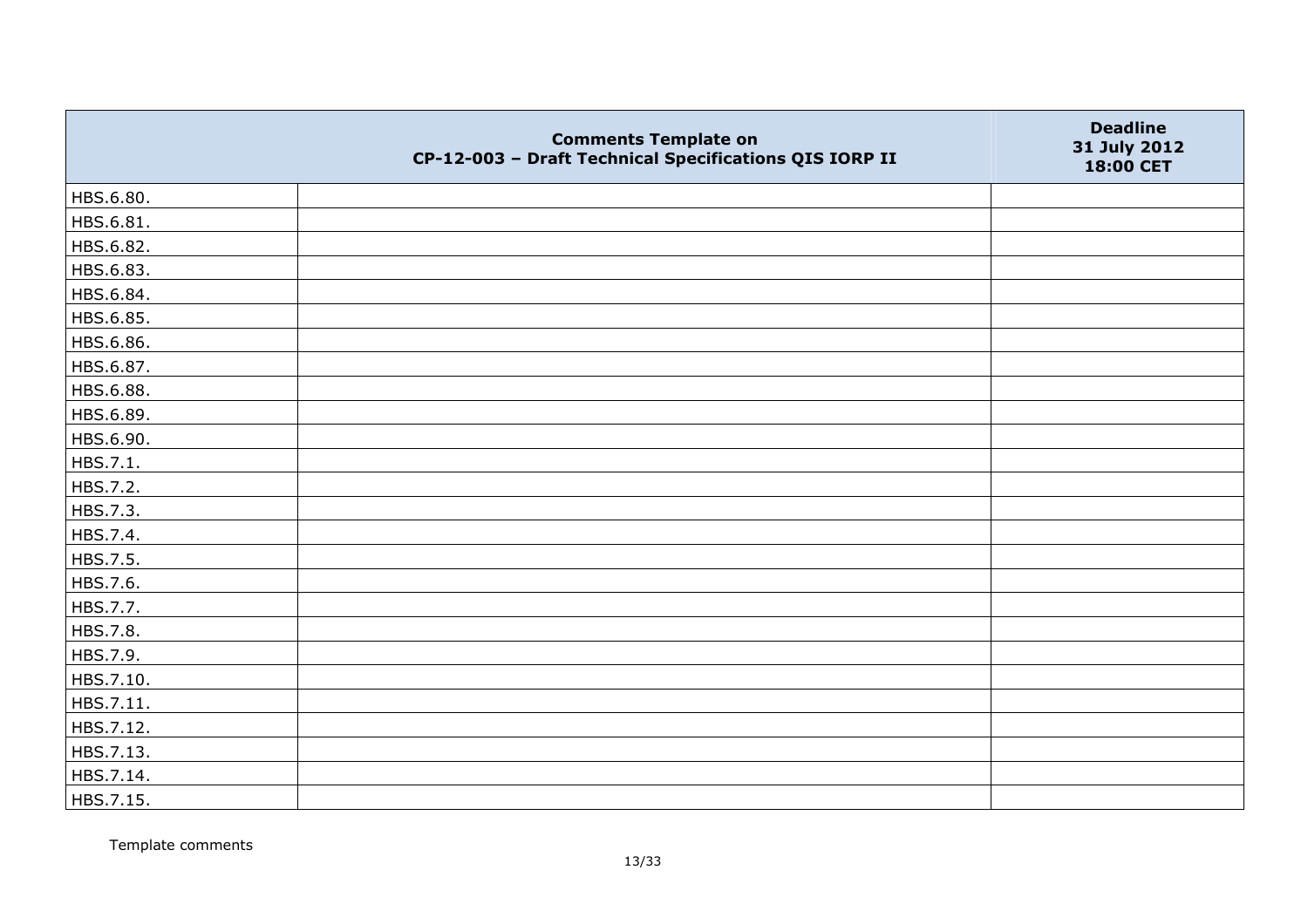|           | <b>Comments Template on</b><br>CP-12-003 - Draft Technical Specifications QIS IORP II | <b>Deadline</b><br>31 July 2012<br>18:00 CET |
|-----------|---------------------------------------------------------------------------------------|----------------------------------------------|
| HBS.7.16. |                                                                                       |                                              |
| HBS.7.17. |                                                                                       |                                              |
| HBS.7.18. |                                                                                       |                                              |
| HBS.7.19. |                                                                                       |                                              |
| HBS.7.20. |                                                                                       |                                              |
| HBS.7.21. |                                                                                       |                                              |
| HBS.7.22. |                                                                                       |                                              |
| HBS.7.23. |                                                                                       |                                              |
| HBS.7.24. |                                                                                       |                                              |
| HBS.7.25. |                                                                                       |                                              |
| HBS.7.26. |                                                                                       |                                              |
| HBS.7.27. |                                                                                       |                                              |
| HBS.7.28. |                                                                                       |                                              |
| HBS.7.29. |                                                                                       |                                              |
| HBS.7.30. |                                                                                       |                                              |
| HBS.7.31. |                                                                                       |                                              |
| HBS.7.32. |                                                                                       |                                              |
| HBS.7.33. |                                                                                       |                                              |
| HBS.7.34. |                                                                                       |                                              |
| HBS.7.35. |                                                                                       |                                              |
| HBS.7.36. |                                                                                       |                                              |
| HBS.7.37. |                                                                                       |                                              |
| HBS.7.38. |                                                                                       |                                              |
| HBS.7.39. |                                                                                       |                                              |
| HBS.7.40. |                                                                                       |                                              |
| HBS.7.41. |                                                                                       |                                              |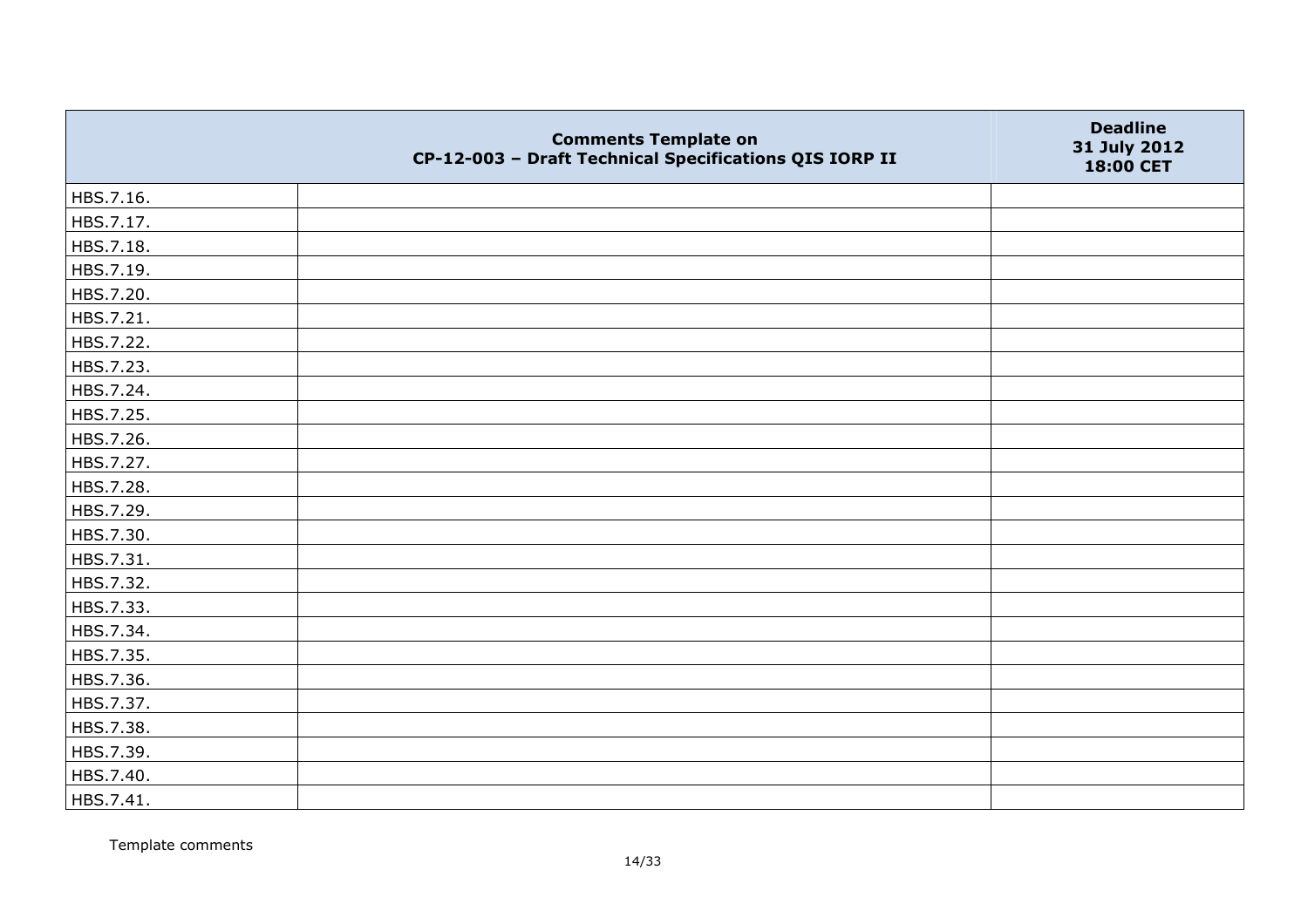|           | <b>Comments Template on</b><br>CP-12-003 - Draft Technical Specifications QIS IORP II | <b>Deadline</b><br>31 July 2012<br>18:00 CET |
|-----------|---------------------------------------------------------------------------------------|----------------------------------------------|
| HBS.7.42. |                                                                                       |                                              |
| HBS.8.1.  |                                                                                       |                                              |
| HBS.8.2.  |                                                                                       |                                              |
| HBS.8.3.  |                                                                                       |                                              |
| HBS.8.4.  |                                                                                       |                                              |
| HBS.8.5.  |                                                                                       |                                              |
| HBS.8.6.  |                                                                                       |                                              |
| HBS.8.7.  |                                                                                       |                                              |
| HBS.8.8.  |                                                                                       |                                              |
| HBS.8.9.  |                                                                                       |                                              |
| HBS.8.10. |                                                                                       |                                              |
| HBS.8.11. |                                                                                       |                                              |
| HBS.8.12. |                                                                                       |                                              |
| HBS.8.13. |                                                                                       |                                              |
| HBS.8.14. |                                                                                       |                                              |
| HBS.8.15. |                                                                                       |                                              |
| HBS.8.16. |                                                                                       |                                              |
| HBS.8.17. |                                                                                       |                                              |
| HBS.8.18. |                                                                                       |                                              |
| HBS.8.19. |                                                                                       |                                              |
| HBS.8.20. |                                                                                       |                                              |
| HBS.8.21. |                                                                                       |                                              |
| HBS.8.22. |                                                                                       |                                              |
| HBS.8.23. |                                                                                       |                                              |
| HBS.8.24. |                                                                                       |                                              |
| HBS.9.1.  |                                                                                       |                                              |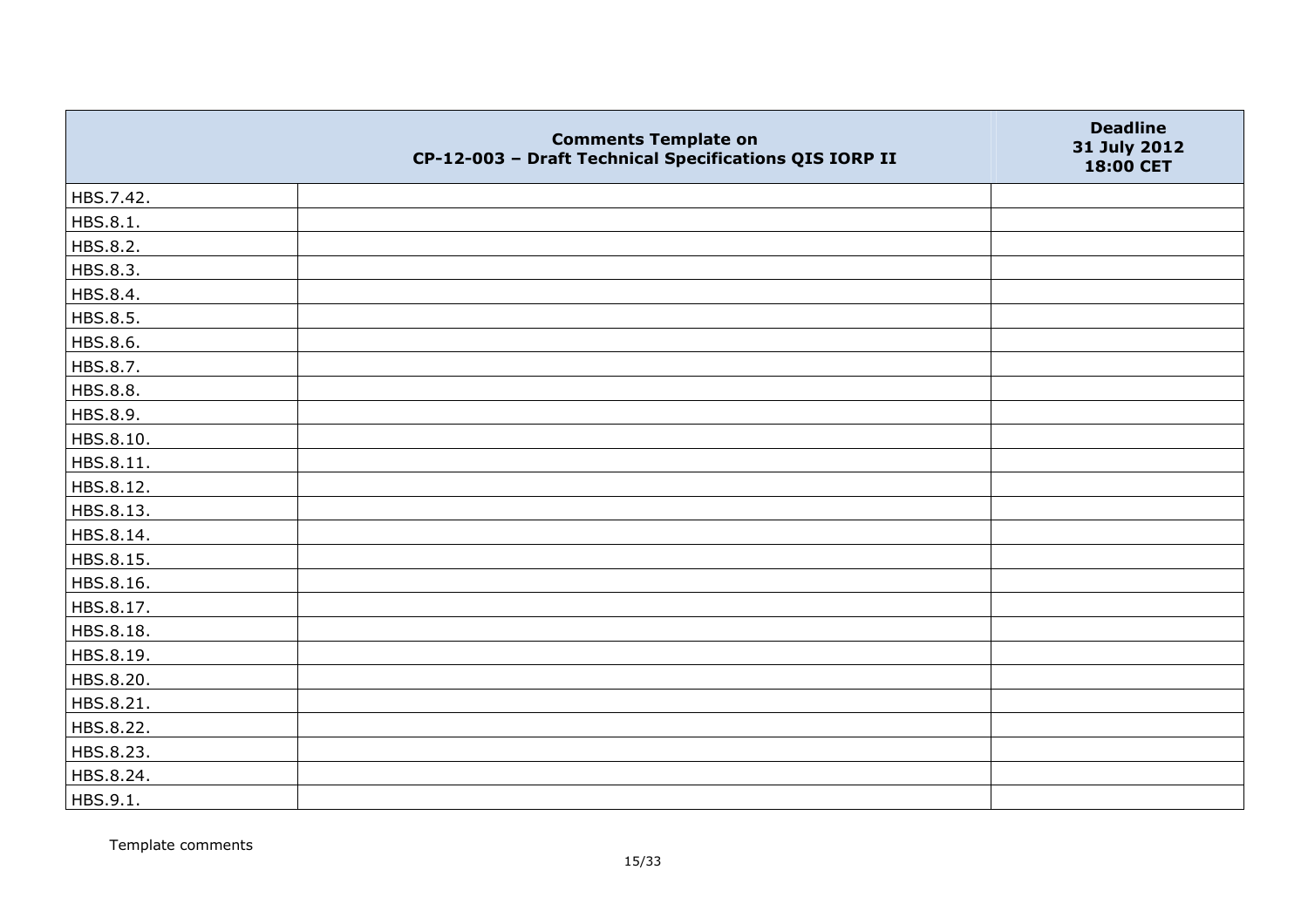|                   | <b>Comments Template on</b><br>CP-12-003 - Draft Technical Specifications QIS IORP II | <b>Deadline</b><br>31 July 2012<br>18:00 CET |
|-------------------|---------------------------------------------------------------------------------------|----------------------------------------------|
| HBS.9.2.          |                                                                                       |                                              |
| HBS.9.3.          |                                                                                       |                                              |
| HBS.9.4.          |                                                                                       |                                              |
| HBS.9.5.          |                                                                                       |                                              |
| HBS.9.6.          |                                                                                       |                                              |
| HBS.9.7.          |                                                                                       |                                              |
| HBS.9.8.          |                                                                                       |                                              |
| HBS.9.9.          |                                                                                       |                                              |
| SCR.1.1.          |                                                                                       |                                              |
| SCR.1.2.          |                                                                                       |                                              |
| SCR.1.3.          |                                                                                       |                                              |
| SCR.1.4.          |                                                                                       |                                              |
| SCR.1.5.          |                                                                                       |                                              |
| SCR.1.6.          |                                                                                       |                                              |
| SCR.1.7.          |                                                                                       |                                              |
| SCR.1.8.          |                                                                                       |                                              |
| SCR.1.9.          |                                                                                       |                                              |
| $\vert$ SCR.1.10. |                                                                                       |                                              |
| SCR.1.11.         |                                                                                       |                                              |
| SCR.1.12.         |                                                                                       |                                              |
| SCR.1.13.         |                                                                                       |                                              |
| SCR.1.14.         |                                                                                       |                                              |
| SCR.1.15.         |                                                                                       |                                              |
| SCR.1.16.         |                                                                                       |                                              |
| SCR.1.17.         |                                                                                       |                                              |
| SCR.1.18.         |                                                                                       |                                              |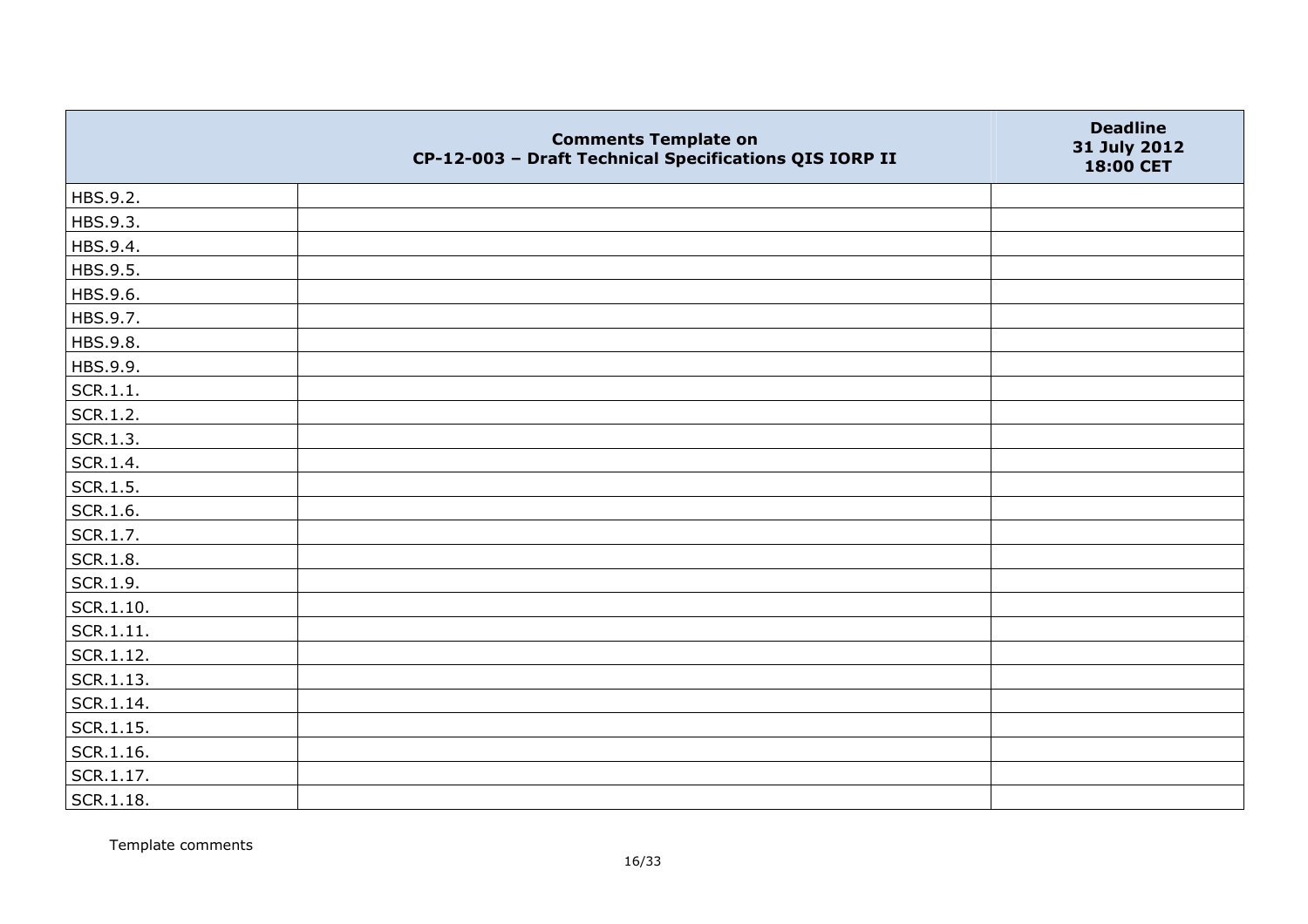|               | <b>Comments Template on</b><br>CP-12-003 - Draft Technical Specifications QIS IORP II | <b>Deadline</b><br>31 July 2012<br>18:00 CET |
|---------------|---------------------------------------------------------------------------------------|----------------------------------------------|
| $ $ SCR.1.19. |                                                                                       |                                              |
| SCR.1.20.     |                                                                                       |                                              |
| SCR.1.21.     |                                                                                       |                                              |
| SCR.1.22.     |                                                                                       |                                              |
| SCR.1.23.     |                                                                                       |                                              |
| SCR.1.24.     |                                                                                       |                                              |
| SCR.1.25.     |                                                                                       |                                              |
| SCR.2.1.      |                                                                                       |                                              |
| SCR.2.2.      |                                                                                       |                                              |
| SCR.2.3.      |                                                                                       |                                              |
| SCR.2.4.      |                                                                                       |                                              |
| SCR.2.5.      |                                                                                       |                                              |
| SCR.2.6.      |                                                                                       |                                              |
| SCR.2.7.      |                                                                                       |                                              |
| SCR.2.8.      |                                                                                       |                                              |
| SCR.2.9.      |                                                                                       |                                              |
| SCR.2.10.     |                                                                                       |                                              |
| SCR.2.11.     |                                                                                       |                                              |
| SCR.2.12.     |                                                                                       |                                              |
| SCR.2.13.     |                                                                                       |                                              |
| SCR.2.14.     |                                                                                       |                                              |
| SCR.2.15.     |                                                                                       |                                              |
| SCR.2.16.     |                                                                                       |                                              |
| SCR.2.17.     |                                                                                       |                                              |
| SCR.2.18.     |                                                                                       |                                              |
| SCR.2.19.     |                                                                                       |                                              |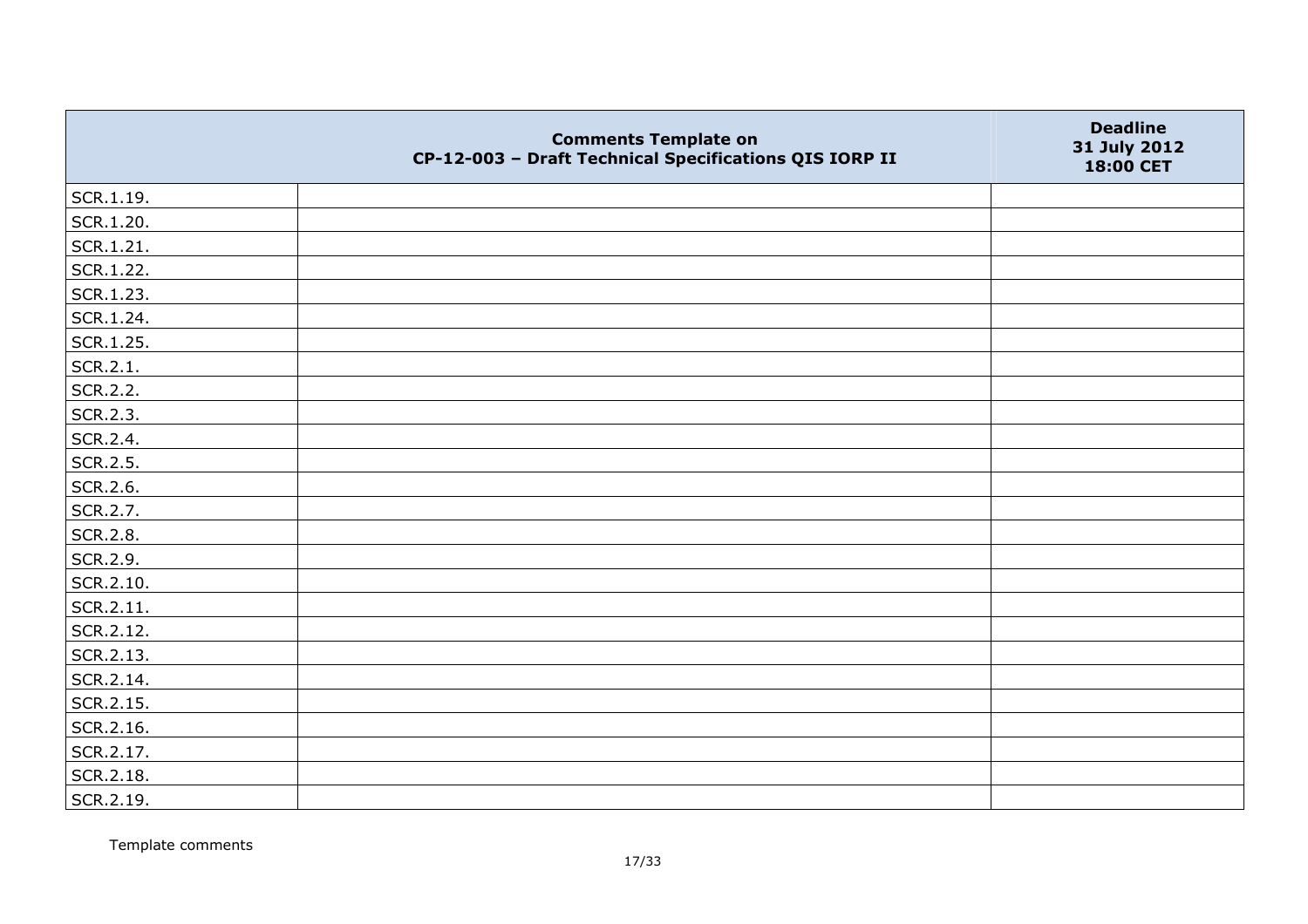|           | <b>Comments Template on</b><br>CP-12-003 - Draft Technical Specifications QIS IORP II | <b>Deadline</b><br>31 July 2012<br>18:00 CET |
|-----------|---------------------------------------------------------------------------------------|----------------------------------------------|
| SCR.2.20. |                                                                                       |                                              |
| SCR.2.21. |                                                                                       |                                              |
| SCR.2.22. |                                                                                       |                                              |
| SCR.2.23. |                                                                                       |                                              |
| SCR.2.24. |                                                                                       |                                              |
| SCR.2.25. |                                                                                       |                                              |
| SCR.2.26. |                                                                                       |                                              |
| SCR.2.27. |                                                                                       |                                              |
| SCR.2.28. |                                                                                       |                                              |
| SCR.2.29. |                                                                                       |                                              |
| SCR.2.30. |                                                                                       |                                              |
| SCR.2.31. |                                                                                       |                                              |
| SCR.2.32. |                                                                                       |                                              |
| SCR.2.33. |                                                                                       |                                              |
| SCR.2.34. |                                                                                       |                                              |
| SCR.2.35. |                                                                                       |                                              |
| SCR.3.1.  |                                                                                       |                                              |
| SCR.3.2.  |                                                                                       |                                              |
| SCR.3.3.  |                                                                                       |                                              |
| SCR.3.4.  |                                                                                       |                                              |
| SCR.3.5.  |                                                                                       |                                              |
| SCR.3.6.  |                                                                                       |                                              |
| SCR.4.1.  |                                                                                       |                                              |
| SCR.4.2.  |                                                                                       |                                              |
| SCR.4.3.  |                                                                                       |                                              |
| SCR.4.4.  |                                                                                       |                                              |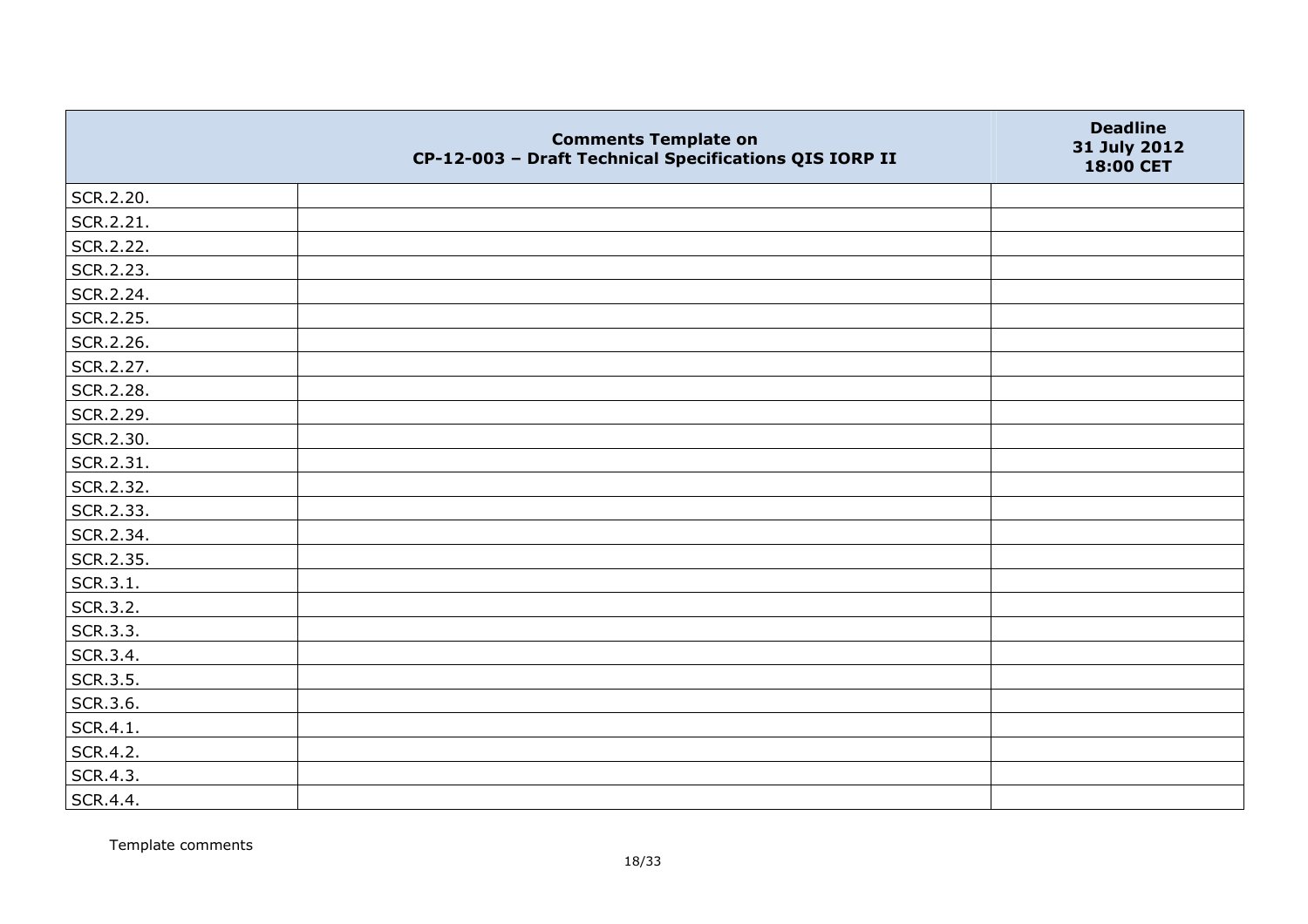|           | <b>Comments Template on</b><br>CP-12-003 - Draft Technical Specifications QIS IORP II | <b>Deadline</b><br>31 July 2012<br>18:00 CET |
|-----------|---------------------------------------------------------------------------------------|----------------------------------------------|
| SCR.5.1.  |                                                                                       |                                              |
| SCR.5.2.  |                                                                                       |                                              |
| SCR.5.3.  |                                                                                       |                                              |
| SCR.5.4.  |                                                                                       |                                              |
| SCR.5.5.  |                                                                                       |                                              |
| SCR.5.6.  |                                                                                       |                                              |
| SCR.5.7.  |                                                                                       |                                              |
| SCR.5.8.  |                                                                                       |                                              |
| SCR.5.9.  |                                                                                       |                                              |
| SCR.5.10. |                                                                                       |                                              |
| SCR.5.11. |                                                                                       |                                              |
| SCR.5.12. |                                                                                       |                                              |
| SCR.5.13. |                                                                                       |                                              |
| SCR.5.14. |                                                                                       |                                              |
| SCR.5.15. |                                                                                       |                                              |
| SCR.5.16. |                                                                                       |                                              |
| SCR.5.17. |                                                                                       |                                              |
| SCR.5.18. |                                                                                       |                                              |
| SCR.5.19. |                                                                                       |                                              |
| SCR.5.20. |                                                                                       |                                              |
| SCR.5.21. |                                                                                       |                                              |
| SCR.5.22. |                                                                                       |                                              |
| SCR.5.23. |                                                                                       |                                              |
| SCR.5.24. |                                                                                       |                                              |
| SCR.5.25. |                                                                                       |                                              |
| SCR.5.26. |                                                                                       |                                              |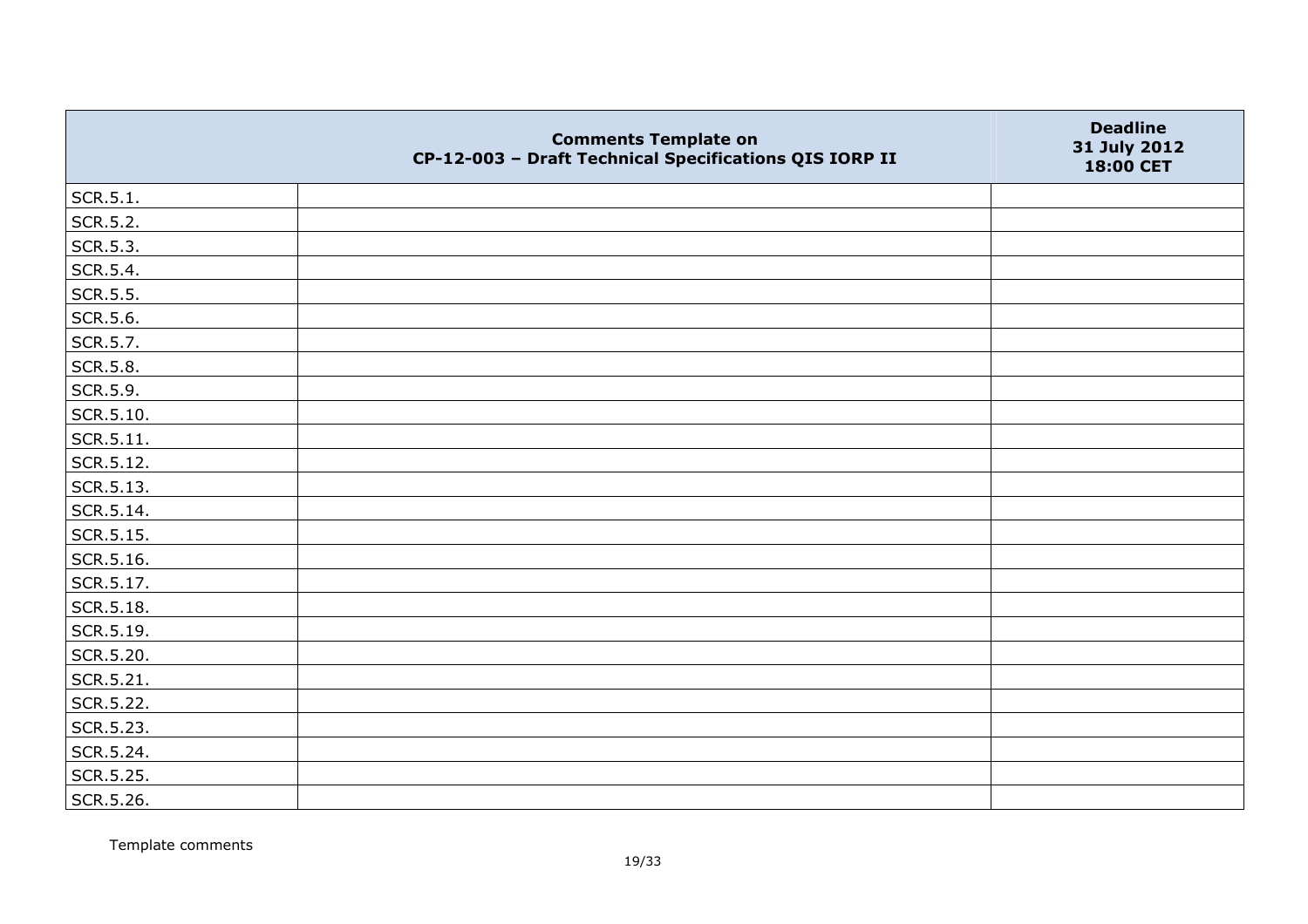|           | <b>Comments Template on</b><br>CP-12-003 - Draft Technical Specifications QIS IORP II | <b>Deadline</b><br>31 July 2012<br>18:00 CET |
|-----------|---------------------------------------------------------------------------------------|----------------------------------------------|
| SCR.5.27. |                                                                                       |                                              |
| SCR.5.28. |                                                                                       |                                              |
| SCR.5.29. |                                                                                       |                                              |
| SCR.5.30. |                                                                                       |                                              |
| SCR.5.31. |                                                                                       |                                              |
| SCR.5.32. |                                                                                       |                                              |
| SCR.5.33. |                                                                                       |                                              |
| SCR.5.34. |                                                                                       |                                              |
| SCR.5.35. |                                                                                       |                                              |
| SCR.5.36. |                                                                                       |                                              |
| SCR.5.37. |                                                                                       |                                              |
| SCR.5.38. |                                                                                       |                                              |
| SCR.5.39. |                                                                                       |                                              |
| SCR.5.40. |                                                                                       |                                              |
| SCR.5.41. |                                                                                       |                                              |
| SCR.5.42. |                                                                                       |                                              |
| SCR.5.43. |                                                                                       |                                              |
| SCR.5.44. |                                                                                       |                                              |
| SCR.5.45. |                                                                                       |                                              |
| SCR.5.46. |                                                                                       |                                              |
| SCR.5.47. |                                                                                       |                                              |
| SCR.5.48. |                                                                                       |                                              |
| SCR.5.49. |                                                                                       |                                              |
| SCR.5.50. |                                                                                       |                                              |
| SCR.5.51. |                                                                                       |                                              |
| SCR.5.52. |                                                                                       |                                              |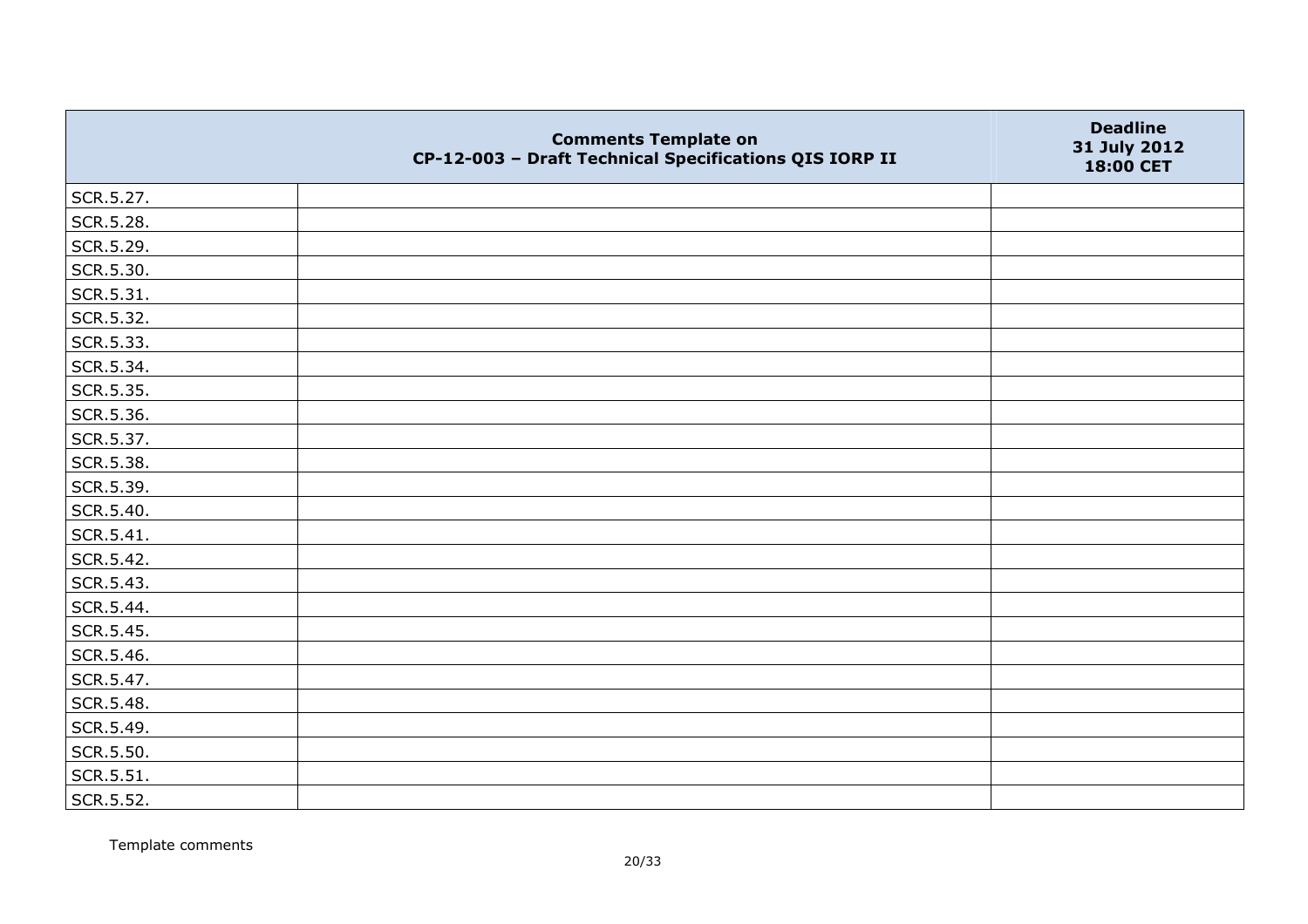|           | <b>Comments Template on</b><br>CP-12-003 - Draft Technical Specifications QIS IORP II | <b>Deadline</b><br>31 July 2012<br>18:00 CET |
|-----------|---------------------------------------------------------------------------------------|----------------------------------------------|
| SCR.5.53. |                                                                                       |                                              |
| SCR.5.54. |                                                                                       |                                              |
| SCR.5.55. |                                                                                       |                                              |
| SCR.5.56. |                                                                                       |                                              |
| SCR.5.57. |                                                                                       |                                              |
| SCR.5.58. |                                                                                       |                                              |
| SCR.5.59. |                                                                                       |                                              |
| SCR.5.60. |                                                                                       |                                              |
| SCR.5.61. |                                                                                       |                                              |
| SCR.5.62. |                                                                                       |                                              |
| SCR.5.63. |                                                                                       |                                              |
| SCR.5.64. |                                                                                       |                                              |
| SCR.5.65. |                                                                                       |                                              |
| SCR.5.66. |                                                                                       |                                              |
| SCR.5.67. |                                                                                       |                                              |
| SCR.5.68. |                                                                                       |                                              |
| SCR.5.69. |                                                                                       |                                              |
| SCR.5.70. |                                                                                       |                                              |
| SCR.5.71. |                                                                                       |                                              |
| SCR.5.72. |                                                                                       |                                              |
| SCR.5.73. |                                                                                       |                                              |
| SCR.5.74. |                                                                                       |                                              |
| SCR.5.75. |                                                                                       |                                              |
| SCR.5.76. |                                                                                       |                                              |
| SCR.5.77. |                                                                                       |                                              |
| SCR.5.78. |                                                                                       |                                              |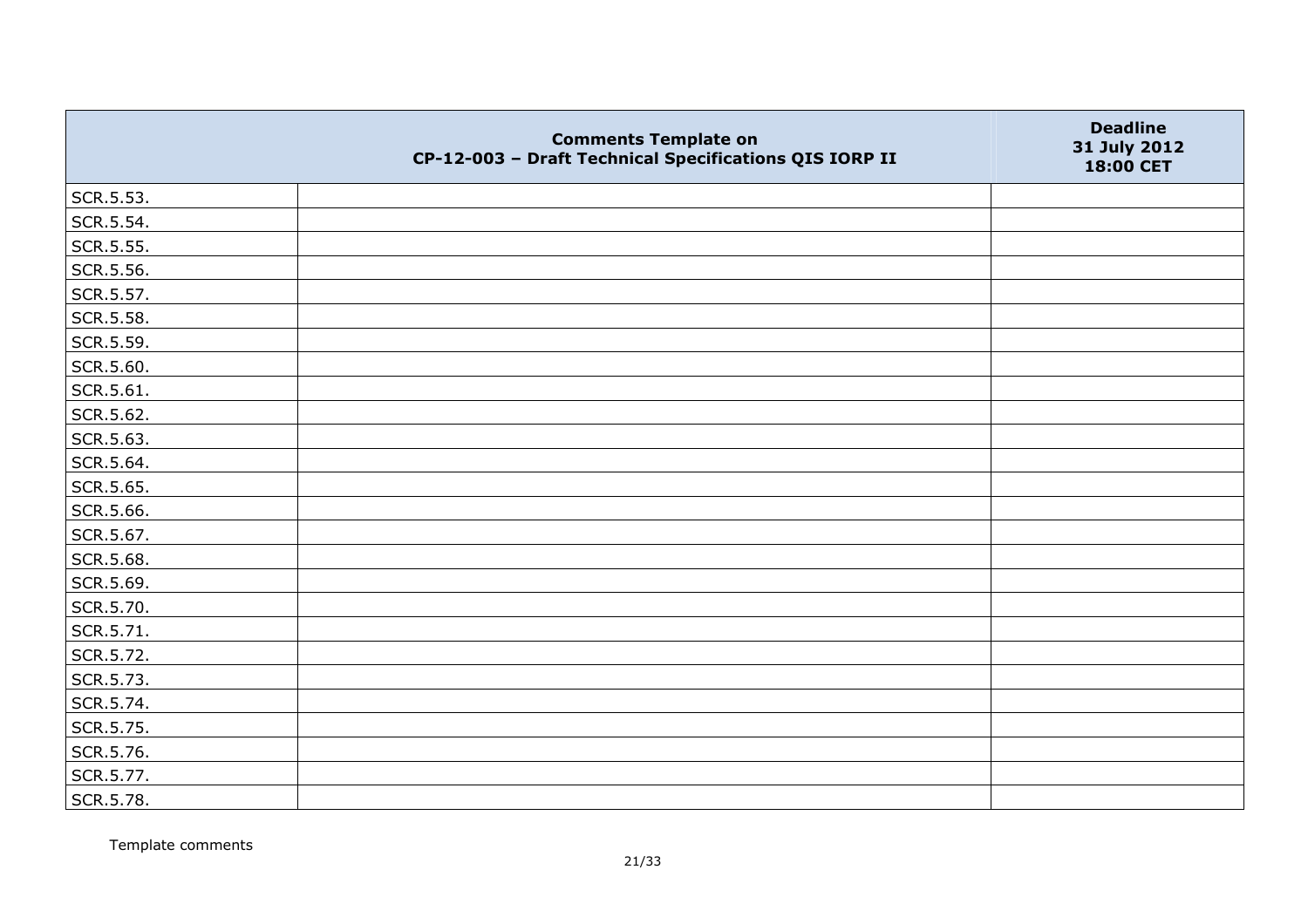|            | <b>Comments Template on</b><br>CP-12-003 - Draft Technical Specifications QIS IORP II | <b>Deadline</b><br>31 July 2012<br>18:00 CET |
|------------|---------------------------------------------------------------------------------------|----------------------------------------------|
| SCR.5.79.  |                                                                                       |                                              |
| SCR.5.80.  |                                                                                       |                                              |
| SCR.5.81.  |                                                                                       |                                              |
| SCR.5.82.  |                                                                                       |                                              |
| SCR.5.83.  |                                                                                       |                                              |
| SCR.5.84.  |                                                                                       |                                              |
| SCR.5.85.  |                                                                                       |                                              |
| SCR.5.86.  |                                                                                       |                                              |
| SCR.5.87.  |                                                                                       |                                              |
| SCR.5.88.  |                                                                                       |                                              |
| SCR.5.89.  |                                                                                       |                                              |
| SCR.5.90.  |                                                                                       |                                              |
| SCR.5.91.  |                                                                                       |                                              |
| SCR.5.92.  |                                                                                       |                                              |
| SCR.5.93.  |                                                                                       |                                              |
| SCR.5.94.  |                                                                                       |                                              |
| SCR.5.95.  |                                                                                       |                                              |
| SCR.5.96.  |                                                                                       |                                              |
| SCR.5.97.  |                                                                                       |                                              |
| SCR.5.98.  |                                                                                       |                                              |
| SCR.5.99.  |                                                                                       |                                              |
| SCR.5.100. |                                                                                       |                                              |
| SCR.5.101. |                                                                                       |                                              |
| SCR.5.102. |                                                                                       |                                              |
| SCR.5.103. |                                                                                       |                                              |
| SCR.5.104. |                                                                                       |                                              |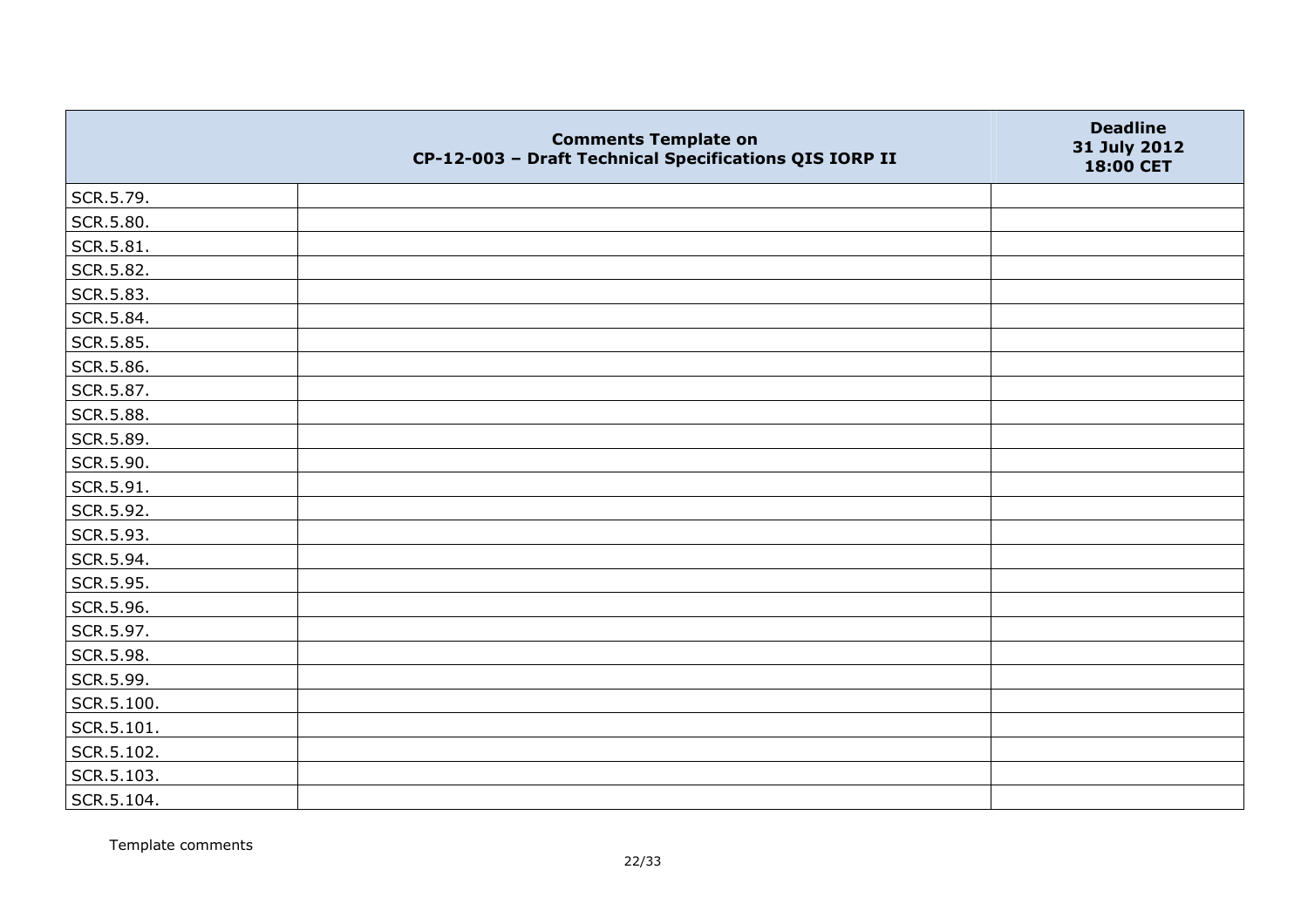|            | <b>Comments Template on</b><br>CP-12-003 - Draft Technical Specifications QIS IORP II | <b>Deadline</b><br>31 July 2012<br>18:00 CET |
|------------|---------------------------------------------------------------------------------------|----------------------------------------------|
| SCR.5.105. |                                                                                       |                                              |
| SCR.5.106. |                                                                                       |                                              |
| SCR.5.107. |                                                                                       |                                              |
| SCR.5.108. |                                                                                       |                                              |
| SCR.5.109. |                                                                                       |                                              |
| SCR.5.110. |                                                                                       |                                              |
| SCR.5.111. |                                                                                       |                                              |
| SCR.5.112. |                                                                                       |                                              |
| SCR.5.113. |                                                                                       |                                              |
| SCR.5.114. |                                                                                       |                                              |
| SCR.5.115. |                                                                                       |                                              |
| SCR.5.116. |                                                                                       |                                              |
| SCR.5.117. |                                                                                       |                                              |
| SCR.5.118. |                                                                                       |                                              |
| SCR.5.119. |                                                                                       |                                              |
| SCR.5.120. |                                                                                       |                                              |
| SCR.5.121. |                                                                                       |                                              |
| SCR.5.122. |                                                                                       |                                              |
| SCR.5.123. |                                                                                       |                                              |
| SCR.5.124. |                                                                                       |                                              |
| SCR.5.125. |                                                                                       |                                              |
| SCR.5.126. |                                                                                       |                                              |
| SCR.5.127. |                                                                                       |                                              |
| SCR.5.128. |                                                                                       |                                              |
| SCR.5.129. |                                                                                       |                                              |
| SCR.5.130. |                                                                                       |                                              |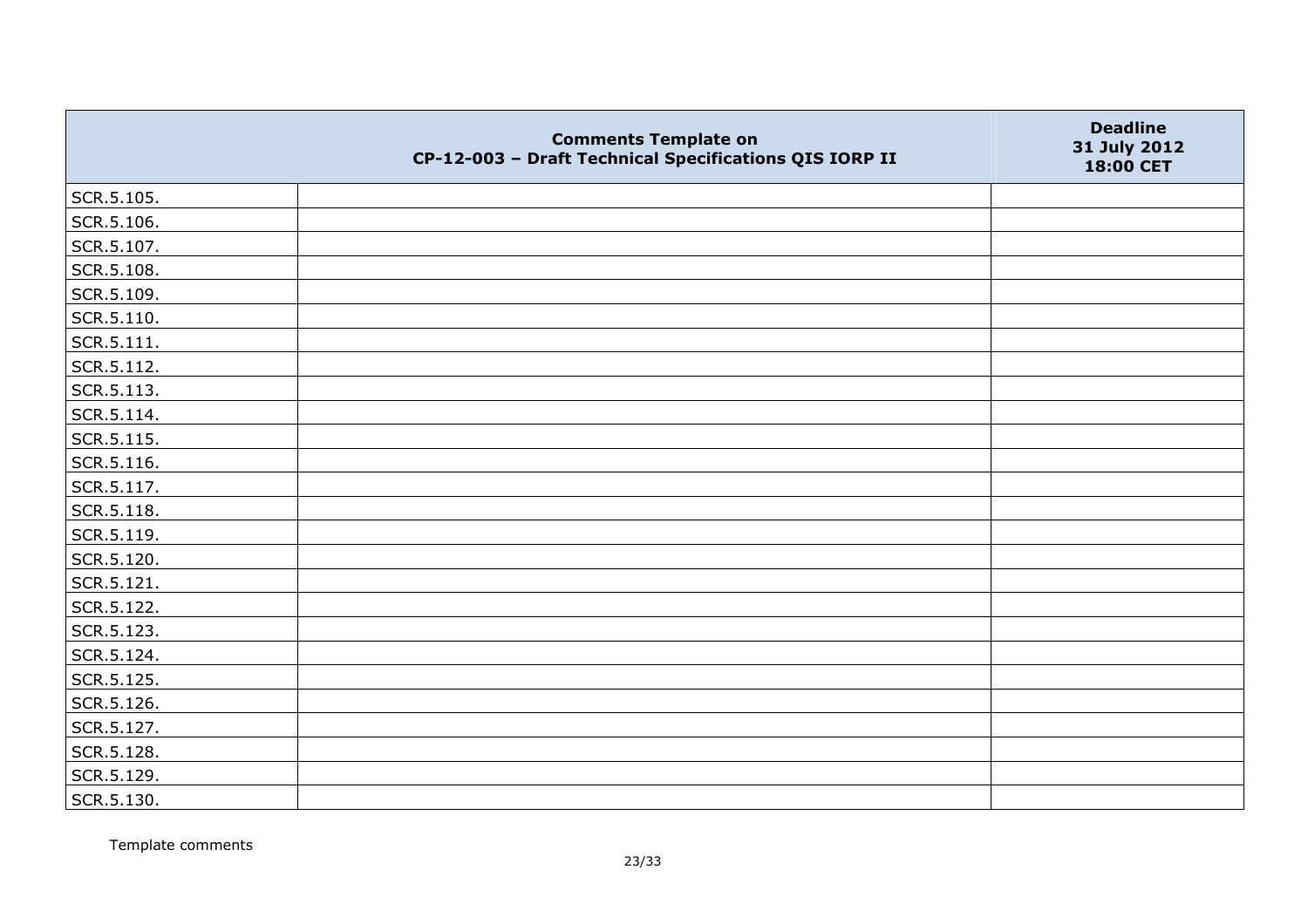|                   | <b>Comments Template on</b><br>CP-12-003 - Draft Technical Specifications QIS IORP II | <b>Deadline</b><br>31 July 2012<br>18:00 CET |
|-------------------|---------------------------------------------------------------------------------------|----------------------------------------------|
| SCR.5.131.        |                                                                                       |                                              |
| SCR.6.1.          |                                                                                       |                                              |
| SCR.6.2.          |                                                                                       |                                              |
| SCR.6.3.          |                                                                                       |                                              |
| SCR.6.4.          |                                                                                       |                                              |
| SCR.6.5.          |                                                                                       |                                              |
| SCR.6.6.          |                                                                                       |                                              |
| SCR.6.7.          |                                                                                       |                                              |
| SCR.6.8.          |                                                                                       |                                              |
| SCR.6.9.          |                                                                                       |                                              |
| SCR.6.10.         |                                                                                       |                                              |
| $\vert$ SCR.6.11. |                                                                                       |                                              |
| SCR.6.12.         |                                                                                       |                                              |
| SCR.6.13.         |                                                                                       |                                              |
| SCR.6.14.         |                                                                                       |                                              |
| SCR.6.15.         |                                                                                       |                                              |
| SCR.6.16.         |                                                                                       |                                              |
| SCR.6.17.         |                                                                                       |                                              |
| SCR.6.18.         |                                                                                       |                                              |
| SCR.6.19.         |                                                                                       |                                              |
| SCR.6.20.         |                                                                                       |                                              |
| SCR.6.21.         |                                                                                       |                                              |
| SCR.6.22.         |                                                                                       |                                              |
| SCR.6.23.         |                                                                                       |                                              |
| SCR.6.24.         |                                                                                       |                                              |
| SCR.6.25.         |                                                                                       |                                              |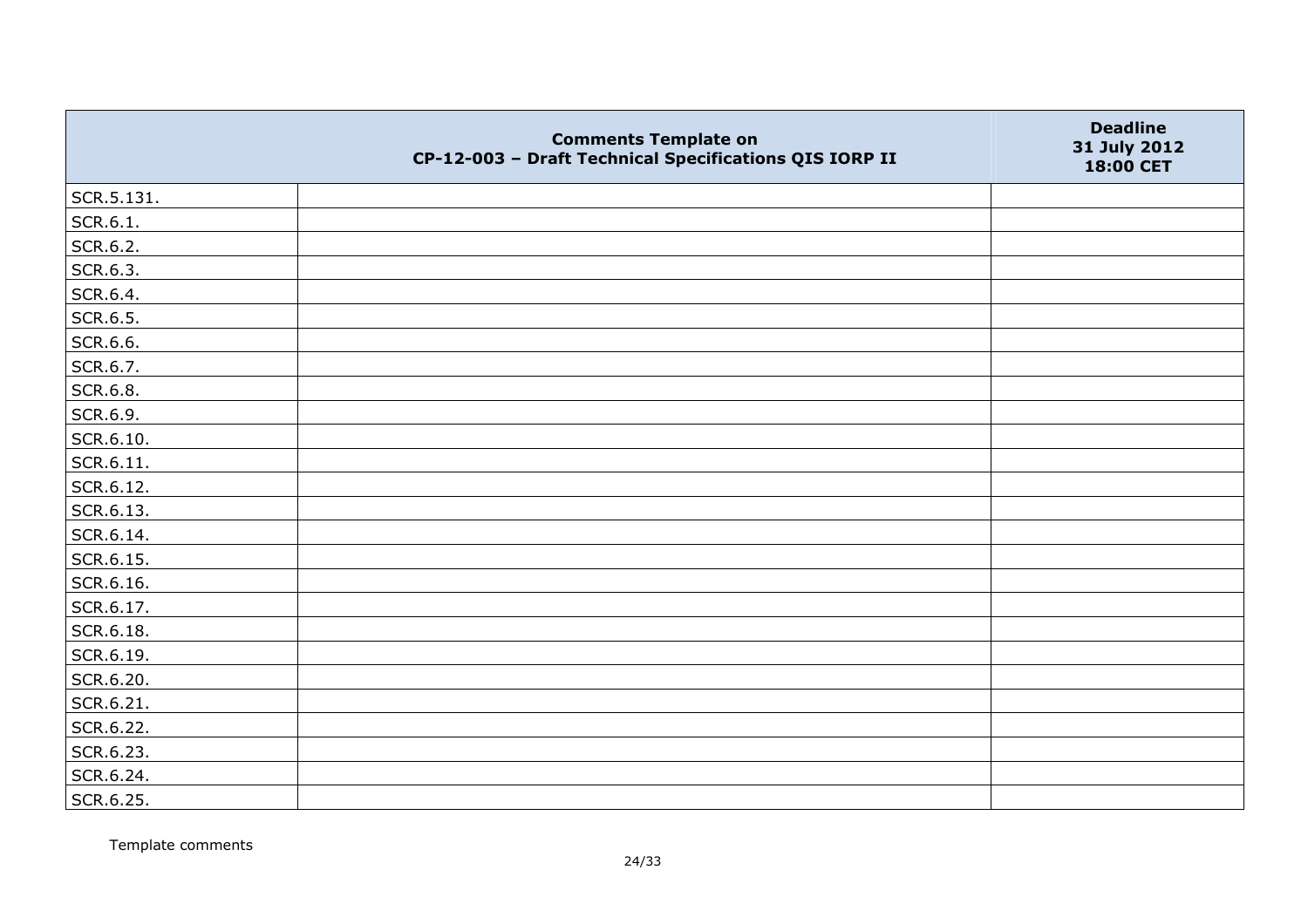|           | <b>Comments Template on</b><br>CP-12-003 - Draft Technical Specifications QIS IORP II | <b>Deadline</b><br>31 July 2012<br>18:00 CET |
|-----------|---------------------------------------------------------------------------------------|----------------------------------------------|
| SCR.6.26. |                                                                                       |                                              |
| SCR.6.27. |                                                                                       |                                              |
| SCR.6.28. |                                                                                       |                                              |
| SCR.6.29. |                                                                                       |                                              |
| SCR.6.30. |                                                                                       |                                              |
| SCR.6.31. |                                                                                       |                                              |
| SCR.6.32. |                                                                                       |                                              |
| SCR.7.1.  |                                                                                       |                                              |
| SCR.7.2.  |                                                                                       |                                              |
| SCR.7.3.  |                                                                                       |                                              |
| SCR.7.4.  |                                                                                       |                                              |
| SCR.7.5.  |                                                                                       |                                              |
| SCR.7.6.  |                                                                                       |                                              |
| SCR.7.7.  |                                                                                       |                                              |
| SCR.7.8.  |                                                                                       |                                              |
| SCR.7.9.  |                                                                                       |                                              |
| SCR.7.10. |                                                                                       |                                              |
| SCR.7.11. |                                                                                       |                                              |
| SCR.7.12. |                                                                                       |                                              |
| SCR.7.13. |                                                                                       |                                              |
| SCR.7.14. |                                                                                       |                                              |
| SCR.7.15. |                                                                                       |                                              |
| SCR.7.16. |                                                                                       |                                              |
| SCR.7.17. |                                                                                       |                                              |
| SCR.7.18. |                                                                                       |                                              |
| SCR.7.19. |                                                                                       |                                              |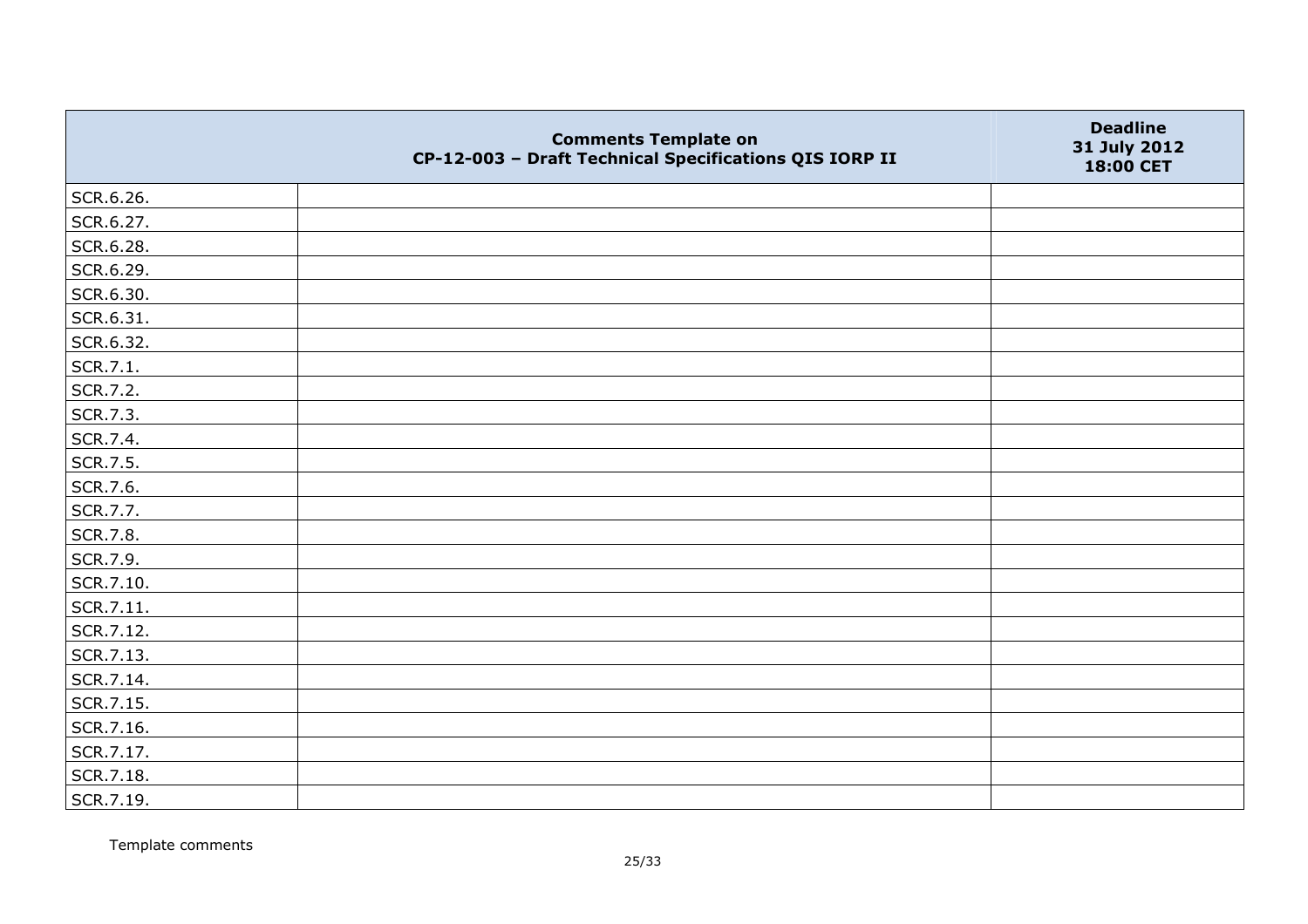|           | <b>Comments Template on</b><br>CP-12-003 - Draft Technical Specifications QIS IORP II | <b>Deadline</b><br>31 July 2012<br>18:00 CET |
|-----------|---------------------------------------------------------------------------------------|----------------------------------------------|
| SCR.7.20. |                                                                                       |                                              |
| SCR.7.21. |                                                                                       |                                              |
| SCR.7.22. |                                                                                       |                                              |
| SCR.7.23. |                                                                                       |                                              |
| SCR.7.24. |                                                                                       |                                              |
| SCR.7.25. |                                                                                       |                                              |
| SCR.7.26. |                                                                                       |                                              |
| SCR.7.27. |                                                                                       |                                              |
| SCR.7.28. |                                                                                       |                                              |
| SCR.7.29. |                                                                                       |                                              |
| SCR.7.30. |                                                                                       |                                              |
| SCR.7.31. |                                                                                       |                                              |
| SCR.7.32. |                                                                                       |                                              |
| SCR.7.33. |                                                                                       |                                              |
| SCR.7.34. |                                                                                       |                                              |
| SCR.7.35. |                                                                                       |                                              |
| SCR.7.36. |                                                                                       |                                              |
| SCR.7.37. |                                                                                       |                                              |
| SCR.7.38. |                                                                                       |                                              |
| SCR.7.39. |                                                                                       |                                              |
| SCR.7.40. |                                                                                       |                                              |
| SCR.7.41. |                                                                                       |                                              |
| SCR.7.42. |                                                                                       |                                              |
| SCR.7.43. |                                                                                       |                                              |
| SCR.7.44. |                                                                                       |                                              |
| SCR.7.45. |                                                                                       |                                              |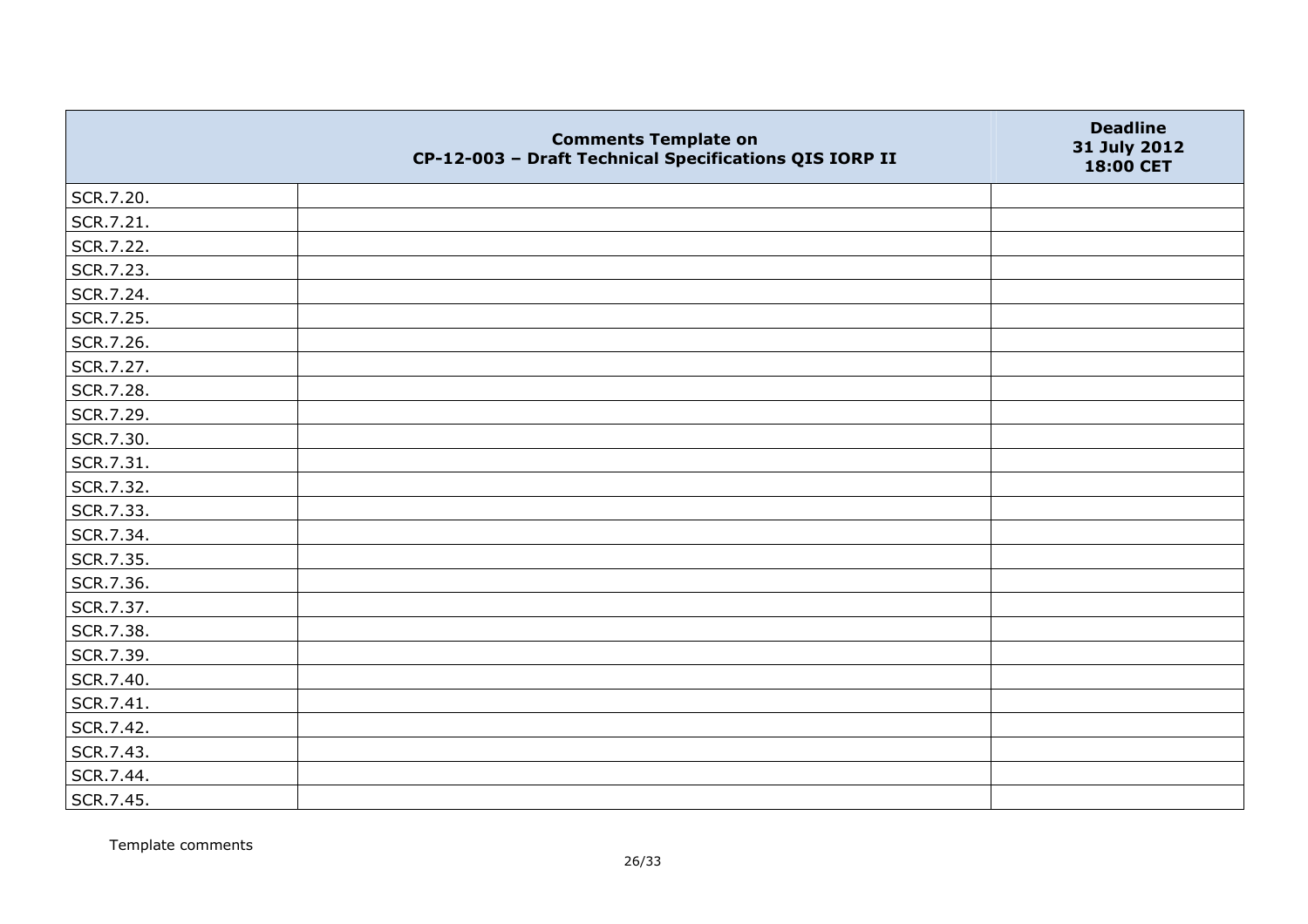|           | <b>Comments Template on</b><br>CP-12-003 - Draft Technical Specifications QIS IORP II | <b>Deadline</b><br>31 July 2012<br>18:00 CET |
|-----------|---------------------------------------------------------------------------------------|----------------------------------------------|
| SCR.7.46. |                                                                                       |                                              |
| SCR.7.47. |                                                                                       |                                              |
| SCR.7.48. |                                                                                       |                                              |
| SCR.7.49. |                                                                                       |                                              |
| SCR.7.50. |                                                                                       |                                              |
| SCR.7.51. |                                                                                       |                                              |
| SCR.7.52. |                                                                                       |                                              |
| SCR.7.53. |                                                                                       |                                              |
| SCR.7.54. |                                                                                       |                                              |
| SCR.7.55. |                                                                                       |                                              |
| SCR.7.56. |                                                                                       |                                              |
| SCR.7.57. |                                                                                       |                                              |
| SCR.7.58. |                                                                                       |                                              |
| SCR.7.59. |                                                                                       |                                              |
| SCR.7.60. |                                                                                       |                                              |
| SCR.7.61. |                                                                                       |                                              |
| SCR.7.62. |                                                                                       |                                              |
| SCR.7.63. |                                                                                       |                                              |
| SCR.7.64. |                                                                                       |                                              |
| SCR.7.65. |                                                                                       |                                              |
| SCR.7.66. |                                                                                       |                                              |
| SCR.7.67. |                                                                                       |                                              |
| SCR.7.68. |                                                                                       |                                              |
| SCR.7.69. |                                                                                       |                                              |
| SCR.7.70. |                                                                                       |                                              |
| SCR.7.71. |                                                                                       |                                              |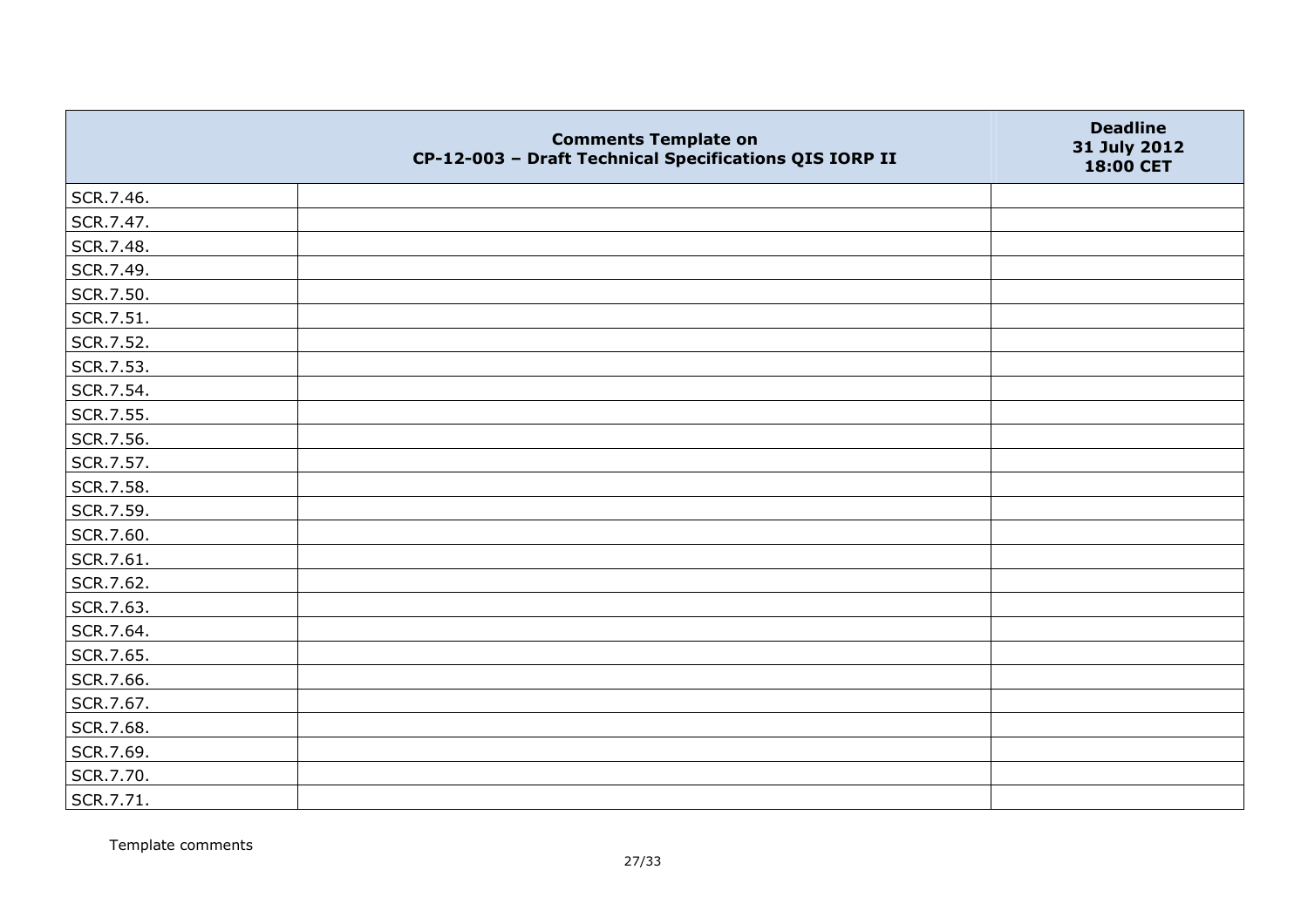|                 | <b>Comments Template on</b><br>CP-12-003 - Draft Technical Specifications QIS IORP II | <b>Deadline</b><br>31 July 2012<br>18:00 CET |
|-----------------|---------------------------------------------------------------------------------------|----------------------------------------------|
| SCR.7.72.       |                                                                                       |                                              |
| SCR.7.73.       |                                                                                       |                                              |
| SCR.7.74.       |                                                                                       |                                              |
| SCR.7.75.       |                                                                                       |                                              |
| SCR.7.76.       |                                                                                       |                                              |
| SCR.7.77.       |                                                                                       |                                              |
| SCR.7.78.       |                                                                                       |                                              |
| SCR.7.79.       |                                                                                       |                                              |
| SCR.7.80.       |                                                                                       |                                              |
| SCR.7.81.       |                                                                                       |                                              |
| SCR.7.82.       |                                                                                       |                                              |
| SCR.7.83.       |                                                                                       |                                              |
| SCR.7.84.       |                                                                                       |                                              |
| SCR.7.85.       |                                                                                       |                                              |
| SCR.7.86.       |                                                                                       |                                              |
| SCR.7.87.       |                                                                                       |                                              |
| SCR.8.1.        |                                                                                       |                                              |
| SCR.8.2.        |                                                                                       |                                              |
| SCR.8.3.        |                                                                                       |                                              |
| SCR.8.4.        |                                                                                       |                                              |
| SCR.8.5.        |                                                                                       |                                              |
| <b>SCR.8.6.</b> |                                                                                       |                                              |
| SCR.8.7.        |                                                                                       |                                              |
| SCR.9.1.        |                                                                                       |                                              |
| SCR.9.2.        |                                                                                       |                                              |
| SCR.9.3.        |                                                                                       |                                              |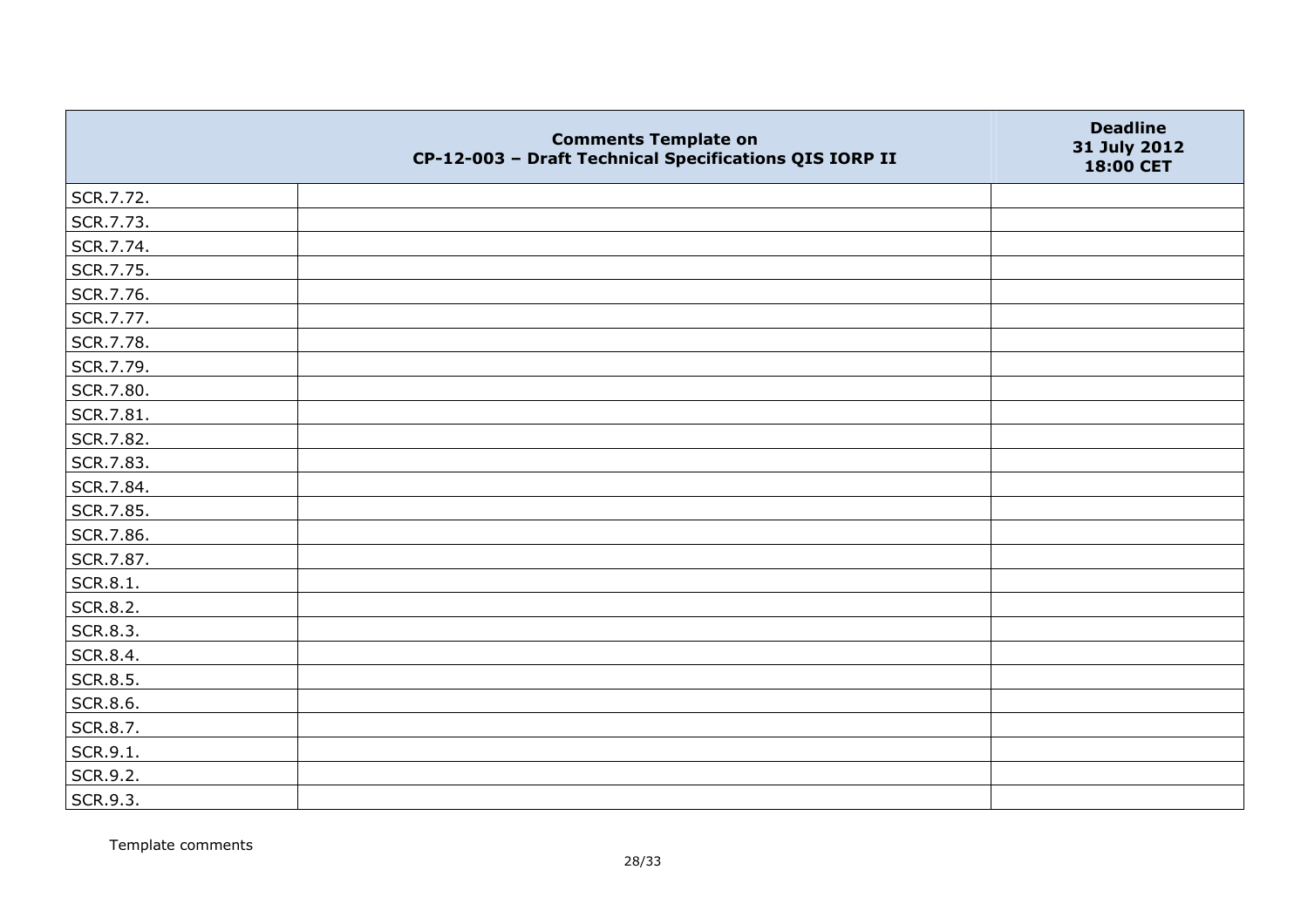|           | <b>Comments Template on</b><br>CP-12-003 - Draft Technical Specifications QIS IORP II | <b>Deadline</b><br>31 July 2012<br>18:00 CET |
|-----------|---------------------------------------------------------------------------------------|----------------------------------------------|
| SCR.9.4.  |                                                                                       |                                              |
| SCR.9.5.  |                                                                                       |                                              |
| SCR.9.6.  |                                                                                       |                                              |
| SCR.9.7.  |                                                                                       |                                              |
| SCR.9.8.  |                                                                                       |                                              |
| SCR.9.9.  |                                                                                       |                                              |
| SCR.9.10. |                                                                                       |                                              |
| SCR.9.11. |                                                                                       |                                              |
| SCR.9.12. |                                                                                       |                                              |
| SCR.9.13. |                                                                                       |                                              |
| SCR.9.14. |                                                                                       |                                              |
| SCR.9.15. |                                                                                       |                                              |
| SCR.9.16. |                                                                                       |                                              |
| SCR.9.17. |                                                                                       |                                              |
| SCR.9.18. |                                                                                       |                                              |
| SCR.9.19. |                                                                                       |                                              |
| SCR.9.20. |                                                                                       |                                              |
| SCR.9.21. |                                                                                       |                                              |
| SCR.9.22. |                                                                                       |                                              |
| SCR.9.23. |                                                                                       |                                              |
| SCR.9.24. |                                                                                       |                                              |
| SCR.9.25. |                                                                                       |                                              |
| SCR.9.26. |                                                                                       |                                              |
| SCR.9.27. |                                                                                       |                                              |
| SCR.9.28. |                                                                                       |                                              |
| SCR.9.29. |                                                                                       |                                              |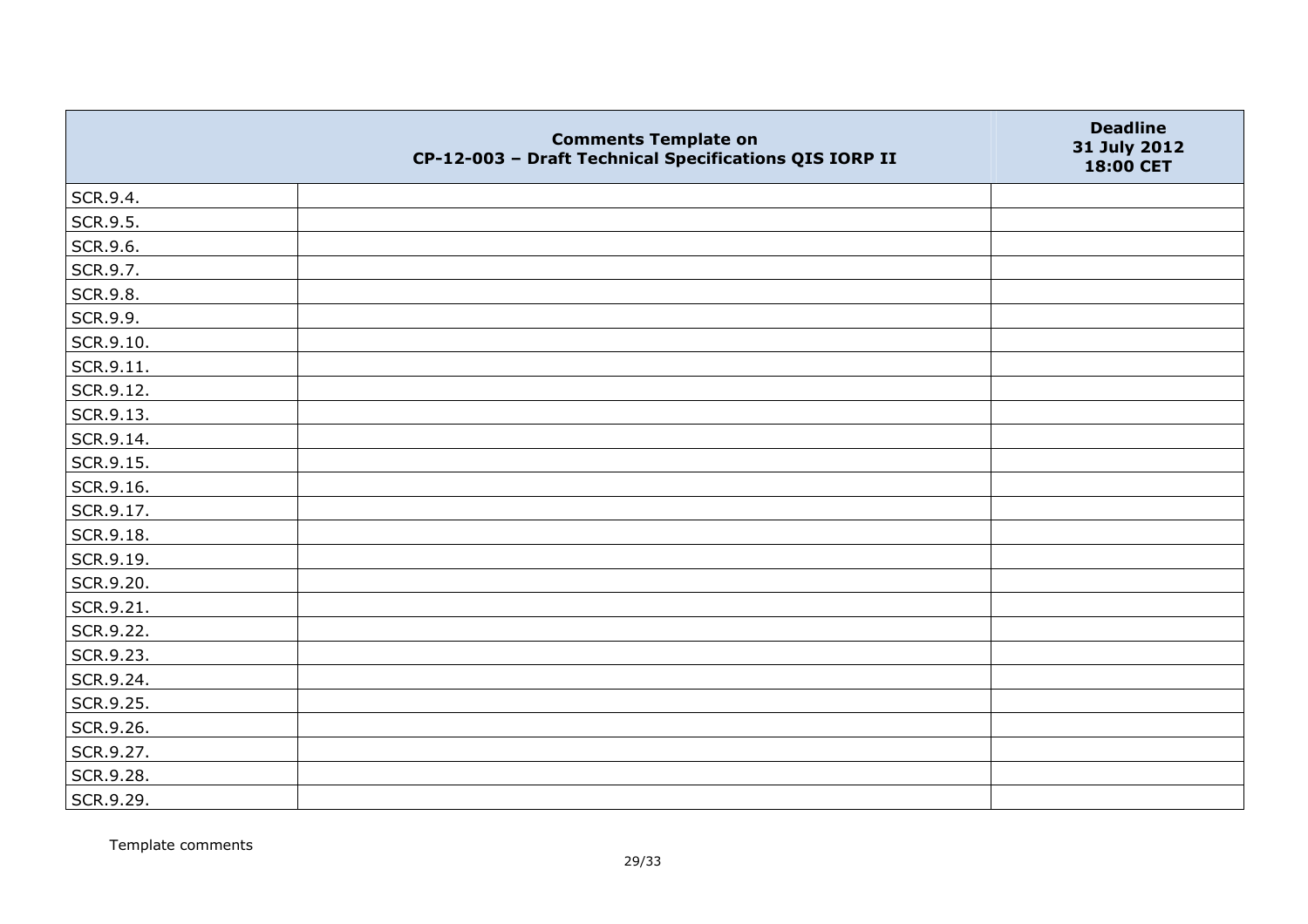|            | <b>Comments Template on</b><br>CP-12-003 - Draft Technical Specifications QIS IORP II | <b>Deadline</b><br>31 July 2012<br>18:00 CET |
|------------|---------------------------------------------------------------------------------------|----------------------------------------------|
| SCR.9.30.  |                                                                                       |                                              |
| SCR.9.31.  |                                                                                       |                                              |
| SCR.9.32.  |                                                                                       |                                              |
| SCR.9.33.  |                                                                                       |                                              |
| SCR.9.34.  |                                                                                       |                                              |
| SCR.10.1.  |                                                                                       |                                              |
| SCR.10.2.  |                                                                                       |                                              |
| SCR.10.3.  |                                                                                       |                                              |
| SCR.10.4.  |                                                                                       |                                              |
| SCR.10.5.  |                                                                                       |                                              |
| SCR.10.6.  |                                                                                       |                                              |
| SCR.10.7.  |                                                                                       |                                              |
| SCR.10.8.  |                                                                                       |                                              |
| SCR.10.9.  |                                                                                       |                                              |
| SCR.10.10. |                                                                                       |                                              |
| SCR.10.11. |                                                                                       |                                              |
| MCR.1.1.   |                                                                                       |                                              |
| MCR.2.1.   |                                                                                       |                                              |
| MCR.2.2.   |                                                                                       |                                              |
| MCR.2.3.   |                                                                                       |                                              |
| MCR.2.4.   |                                                                                       |                                              |
| MCR.2.5.   |                                                                                       |                                              |
| MCR.2.6.   |                                                                                       |                                              |
| MCR.2.7.   |                                                                                       |                                              |
| MCR.2.8.   |                                                                                       |                                              |
| MCR.2.9.   |                                                                                       |                                              |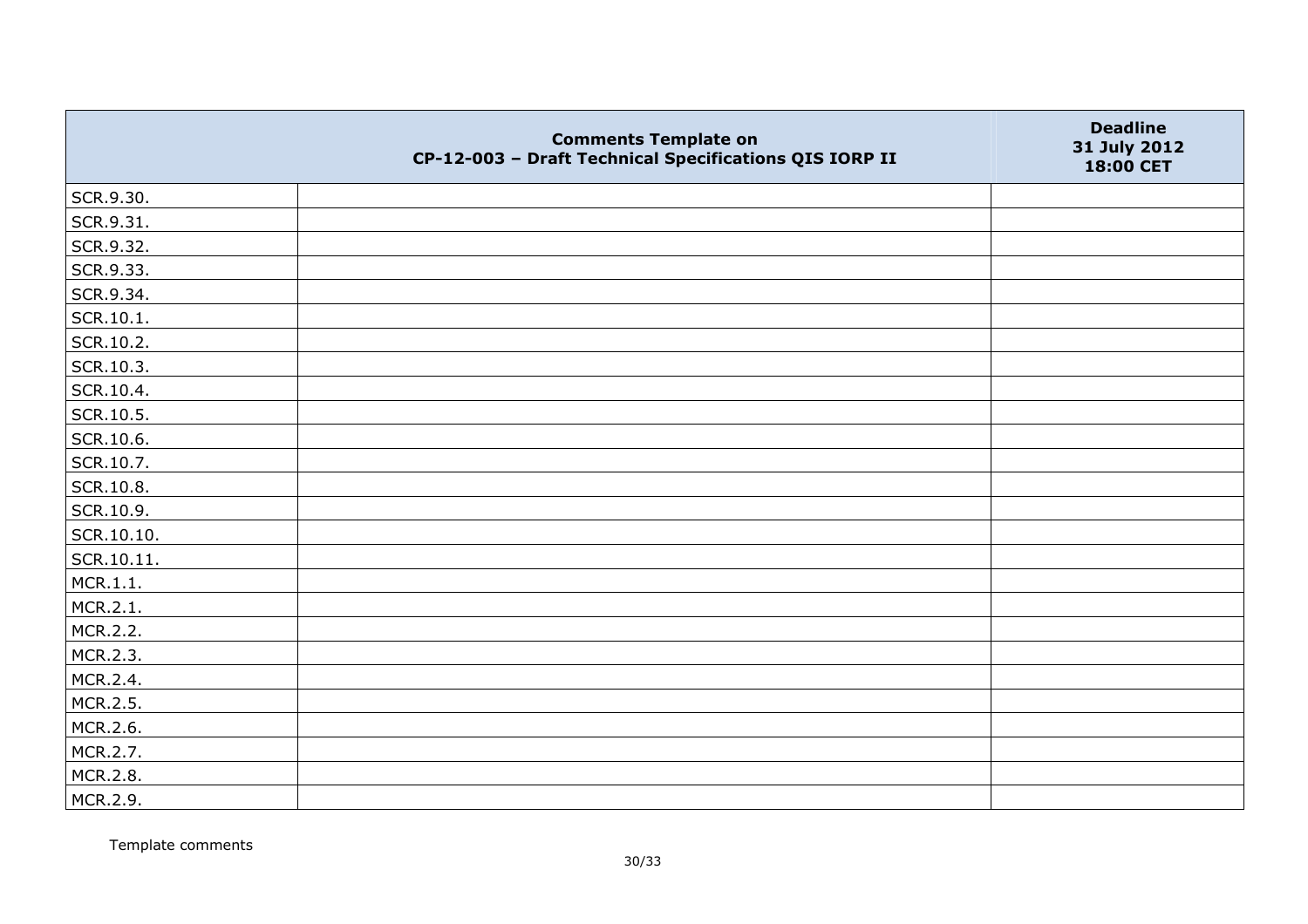|                 | <b>Comments Template on</b><br>CP-12-003 - Draft Technical Specifications QIS IORP II | <b>Deadline</b><br>31 July 2012<br>18:00 CET |
|-----------------|---------------------------------------------------------------------------------------|----------------------------------------------|
| PRO.1.1.        |                                                                                       |                                              |
| PRO.2.1.        |                                                                                       |                                              |
| <b>PRO.2.2.</b> |                                                                                       |                                              |
| PRO.2.3.        |                                                                                       |                                              |
| PRO.2.4.        |                                                                                       |                                              |
| PRO.2.5.        |                                                                                       |                                              |
| PRO.2.6.        |                                                                                       |                                              |
| PRO.3.1.        |                                                                                       |                                              |
| PRO.3.2.        |                                                                                       |                                              |
| PRO.3.3.        |                                                                                       |                                              |
| PRO.3.4.        |                                                                                       |                                              |
| PRO.3.5.        |                                                                                       |                                              |
| PRO.3.6.        |                                                                                       |                                              |
| PRO.3.7.        |                                                                                       |                                              |
| PRO.3.8.        |                                                                                       |                                              |
| PRO.3.9.        |                                                                                       |                                              |
| PRO.3.10.       |                                                                                       |                                              |
| PRO.3.11.       |                                                                                       |                                              |
| PRO.3.12.       |                                                                                       |                                              |
| PRO.3.13.       |                                                                                       |                                              |
| PRO.3.14.       |                                                                                       |                                              |
| PRO.3.15.       |                                                                                       |                                              |
| PRO.3.16.       |                                                                                       |                                              |
| PRO.3.17.       |                                                                                       |                                              |
| PRO.3.18.       |                                                                                       |                                              |
| PRO.3.19.       |                                                                                       |                                              |